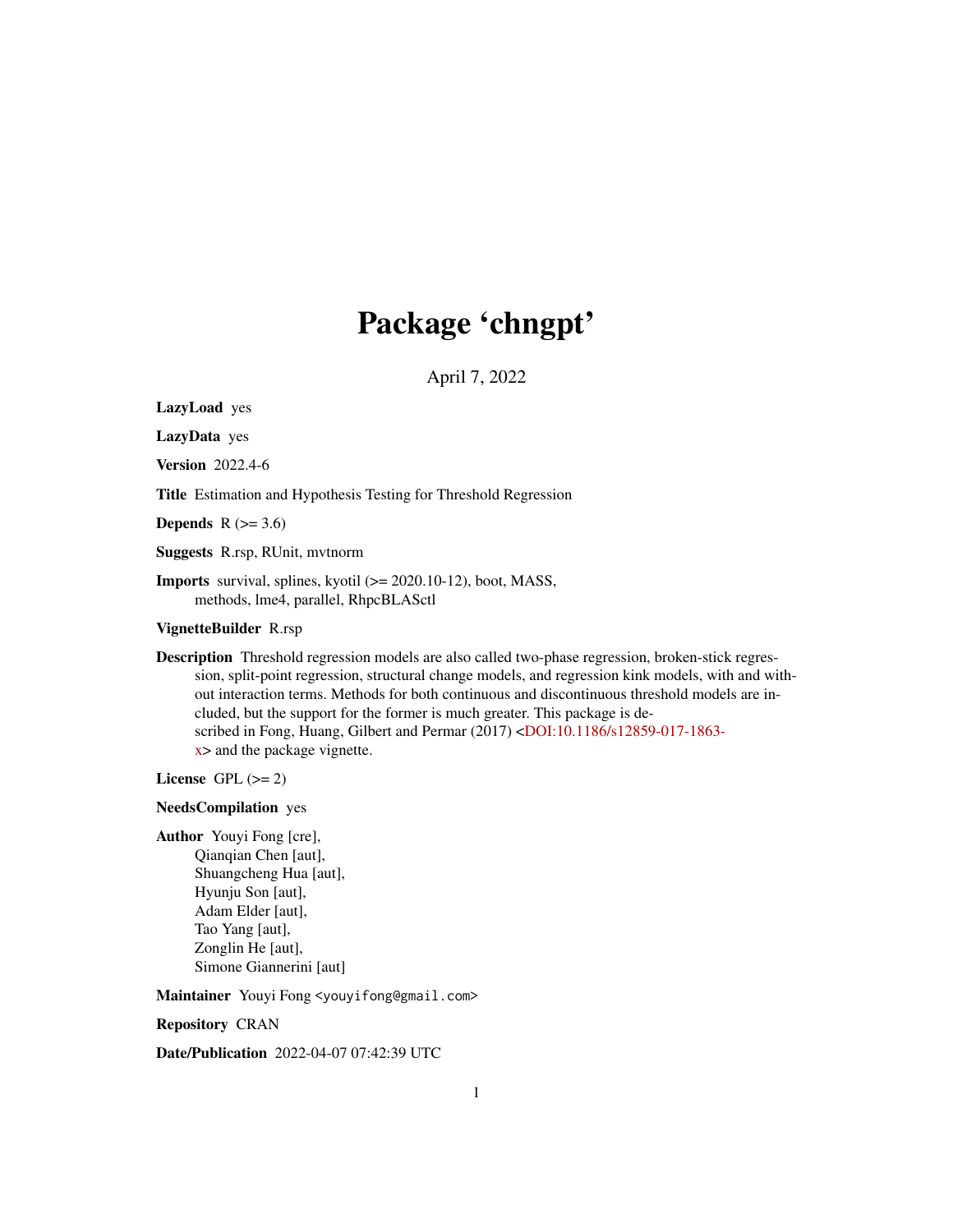## <span id="page-1-0"></span>R topics documented:

| Index | 25 |
|-------|----|
|       |    |
|       |    |
|       |    |
|       |    |
|       |    |
|       |    |
|       |    |
|       |    |
|       |    |
|       |    |
|       |    |
|       |    |
|       |    |
|       |    |
|       |    |
|       |    |
|       |    |

chngpt *chngpt Package*

## Description

Please see the Index link below for a list of available functions. The main testing function is chngpt.test(). The main estimation function is chngptm().

chngpt.test *Threshold Model Hypothesis Testing*

## Description

Hypothesis testing for threshold models. Only linear models and logistic models are supported at this point.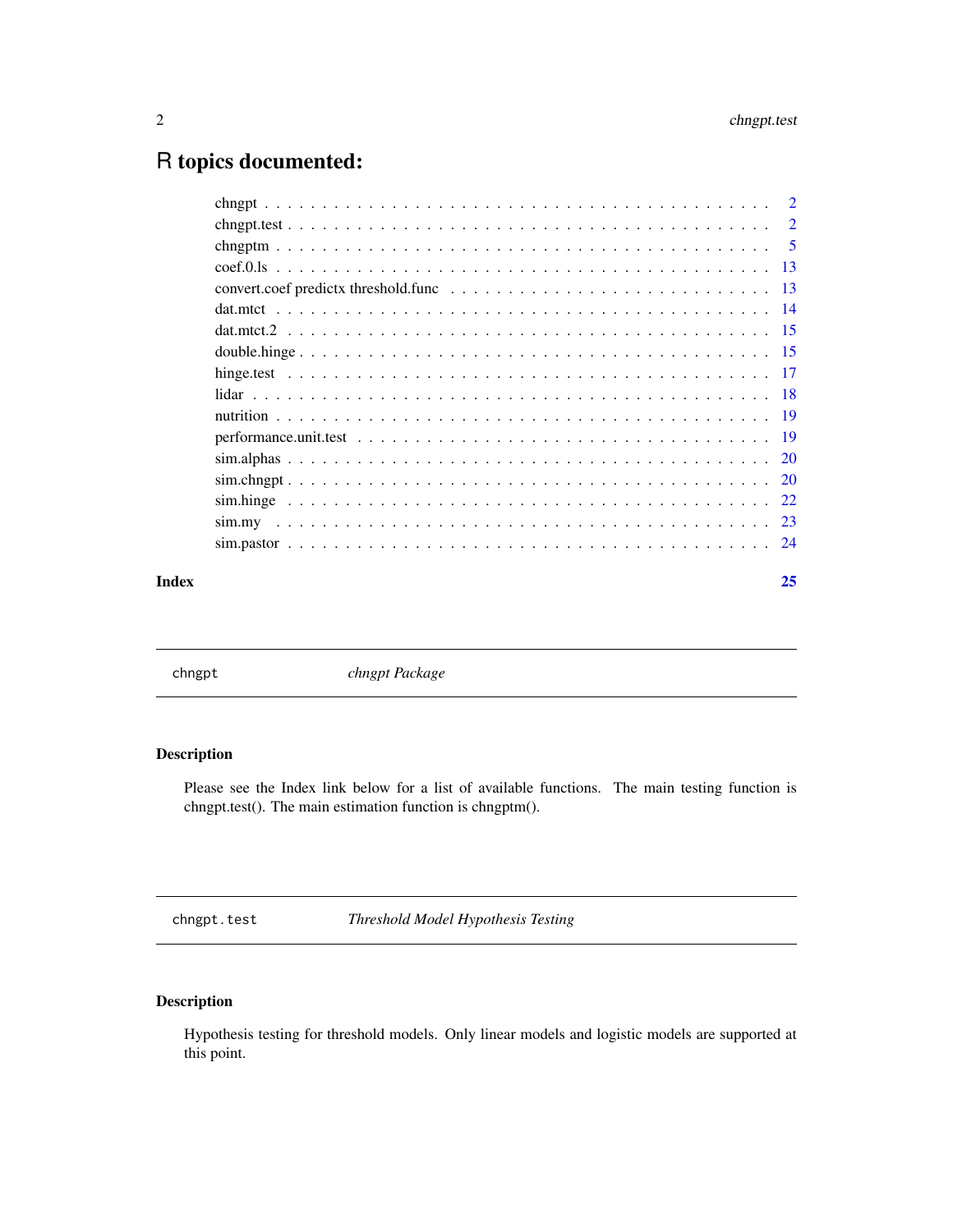## chngpt.test 3

## Usage

```
chngpt.test (formula.null, formula.chngpt, family=c("binomial","gaussian"), data,
    type=c("step","hinge","segmented","stegmented"),
   test.statistic=c("lr","score"), # support for score is gradually descreasing
    chngpts=NULL, lb.quantile=.1, ub.quantile=.9,
  chngpts.cnt=50, #this is set to 25 if int is weighted.two.sided or weighted.one.sided
    prec.weights=NULL,
    p.val.method=c("MC","param.boot"),
  mc.n=5e4, # 1e3 won't cut it, the p values estimated could be smaller than nominal
    boot.B=1e4,
    robust=FALSE,
   keep.fits=FALSE, verbose=FALSE
\mathcal{L}antoch.test (formula, data, chngpt.var, plot.=FALSE)
## S3 method for class 'chngpt.test'
plot(x, by.percentile=TRUE, both=FALSE, main=NULL, ...)
```
## Arguments

| formula.null   | formula for the null model.                                                                                                                                                                                                                                                                                                                                |
|----------------|------------------------------------------------------------------------------------------------------------------------------------------------------------------------------------------------------------------------------------------------------------------------------------------------------------------------------------------------------------|
| formula.chngpt | formula for the change point model. For example, suppose formula.null= $y \sim z$<br>and we want to test whether $I(x > cutff)$ is a significant predictor, formula.chngpt= $-x$<br>If instead we are interested in testing the null that neither $I(x > cutff)$ nor $z * I(x > cutff)$<br>is a significant predictor, formula.chngpt= $-x$ <sup>*</sup> z |
| data           | data frame.                                                                                                                                                                                                                                                                                                                                                |
| family         | Currently only linear and logistic regression are supported.                                                                                                                                                                                                                                                                                               |
| type           | step: flat before and after change point; hinge: flat before and slope after change<br>point; segmented: slope before and after change point                                                                                                                                                                                                               |
|                | test. statistic method for testing main effects of some threshold model.                                                                                                                                                                                                                                                                                   |
| chngpts        | A grid of potential change points to maximize over. If not supplied, they will<br>be set to a vector of length chngpt.cnt equally spaced between lb.quantile and<br>ub.quantile.                                                                                                                                                                           |
| robust         | Boolean.                                                                                                                                                                                                                                                                                                                                                   |
| lb.quantile    | number. The lower bound in the search for change point in the unit of quantile.                                                                                                                                                                                                                                                                            |
| ub.quantile    | number. The upper bound in the search for change point in the unit of quantile.                                                                                                                                                                                                                                                                            |
| chngpts.cnt    | integer. Number of potential change points to maximize over.                                                                                                                                                                                                                                                                                               |
| mc.n           | integer. Number of multivariate normal samples to generate in the Monte Carlo<br>procedure to evaluate p-value.                                                                                                                                                                                                                                            |
| verbose        | Boolean.                                                                                                                                                                                                                                                                                                                                                   |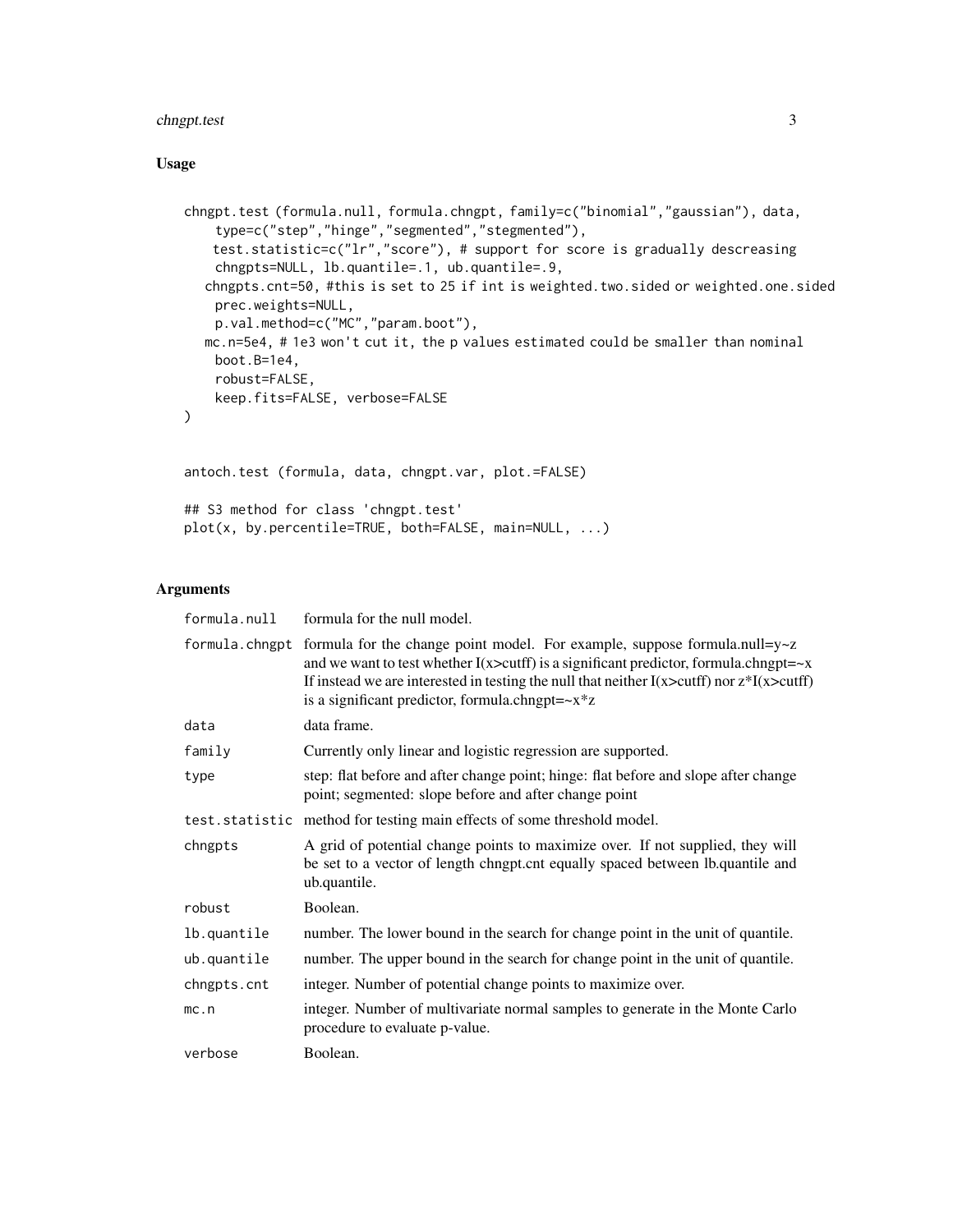| chngpt.var    | string. Name of the predictor to detect change point |
|---------------|------------------------------------------------------|
| plot.         | Boolean. Whether to make a plot.                     |
| formula       | formula.                                             |
| x             | An object of type chngpt.test.                       |
|               | arguments passed to or from methods                  |
| by.percentile |                                                      |
| both          |                                                      |
| main          |                                                      |
| prec.weights  |                                                      |
| p.val.method  |                                                      |
| boot.B        |                                                      |
| keep.fits     |                                                      |

#### Details

The model under the altnerative is the model under the null plus terms involving the threshold. For example, when the type is segmented and formula.null= $\sim$ z, formula.chngpt= $\sim$ x, the model under the null is  $\sim$ z+x and the model under the alternative is  $\sim$ z+x+(x-e)\_+.

If there are missing values in the chngpt formula, those rows will be removed from the whole dataset, including null model and chngpt model.

antoch.test is only implemented for main effect only and is based on Antoch et al. (2004). Also see Fong et al. (2014).

#### Value

A list of class htest and chngpt.test

| p.value | P-value           |
|---------|-------------------|
| family  | Family from input |
| method  | Method from input |

#### References

Fong, Y., Huang, Y., Gilbert, P., Permar S. (2017) chngpt: threshold regression model estimation and inference, BMC Bioinformatics, 18(1):454.

Fong Y, Di C, and Permar S. (2015) Change-Point Testing in Logistic Regression Models with Interaction Term. Statistics in Medicine. 34:1483–1494

Pastor-Barriuso, R. and Guallar, E. and Coresh, J. (2003) Transition models for change-point estimation in logistic regression. Statistics in Medicine. 22:13141

Antoch, J. and Gregoire, G. and Jaruskova, D. (2004) Detection of structural changes in generalized linear models. Statistics and probability letters. 69:315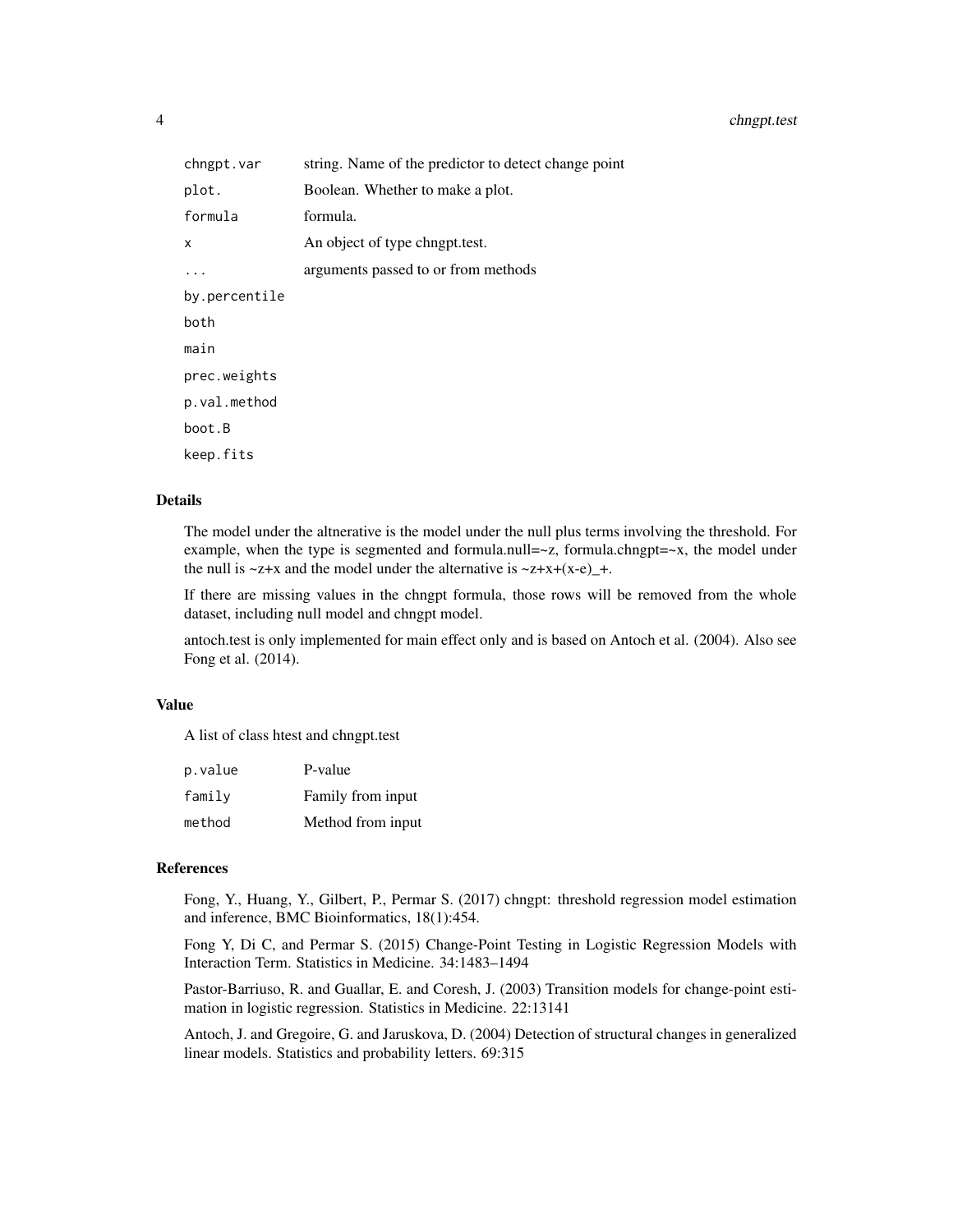#### <span id="page-4-0"></span>chngptm 5

#### Examples

```
dat=sim.chngpt("thresholded", "step", n=200, seed=1, beta=1, alpha=-1, x.distr="norm", e.=4,
    family="binomial")
test=chngpt.test(formula.null=y~z, formula.chngpt=~x, dat, type="step", family="binomial",
   mc.n=10)
test
plot(test)
dat=sim.chngpt("thresholded", "segmented", n=200, seed=1, beta=1, alpha=-1, x.distr="norm", e.=4,
    family="binomial")
test=chngpt.test(formula.null=y~z, formula.chngpt=~x, dat, type="segmented", family="binomial",
   mc.n=10)
test
plot(test)
test = chngpt.test (formula.null=Volume~1, formula.chngpt=~Girth, family="gaussian", data=trees,
    type="segmented", mc.n=1e4, verbose=FALSE, chngpts.cnt=100, test.statistic="lr")
test
plot(test)
## Not run:
# not run because otherwise the examples take >5s and that is a problem for R CMD check
# has interaction
test = chngpt.test(formula.null=y~z, formula.chngpt=~x*z, dat, type="step", family="binomial")
test
plot(test)
## End(Not run)
```
chngptm *Threshold Models Estimation*

## Description

Estimate threshold generalized linear models, Cox proportional hazards models, and linear mixed models. Supports 14 types of two-phase (one threshold) models and 1 type of three-phase (two thresholds) model.

#### Usage

chngptm (formula.1, formula.2, family, data, type = c("hinge",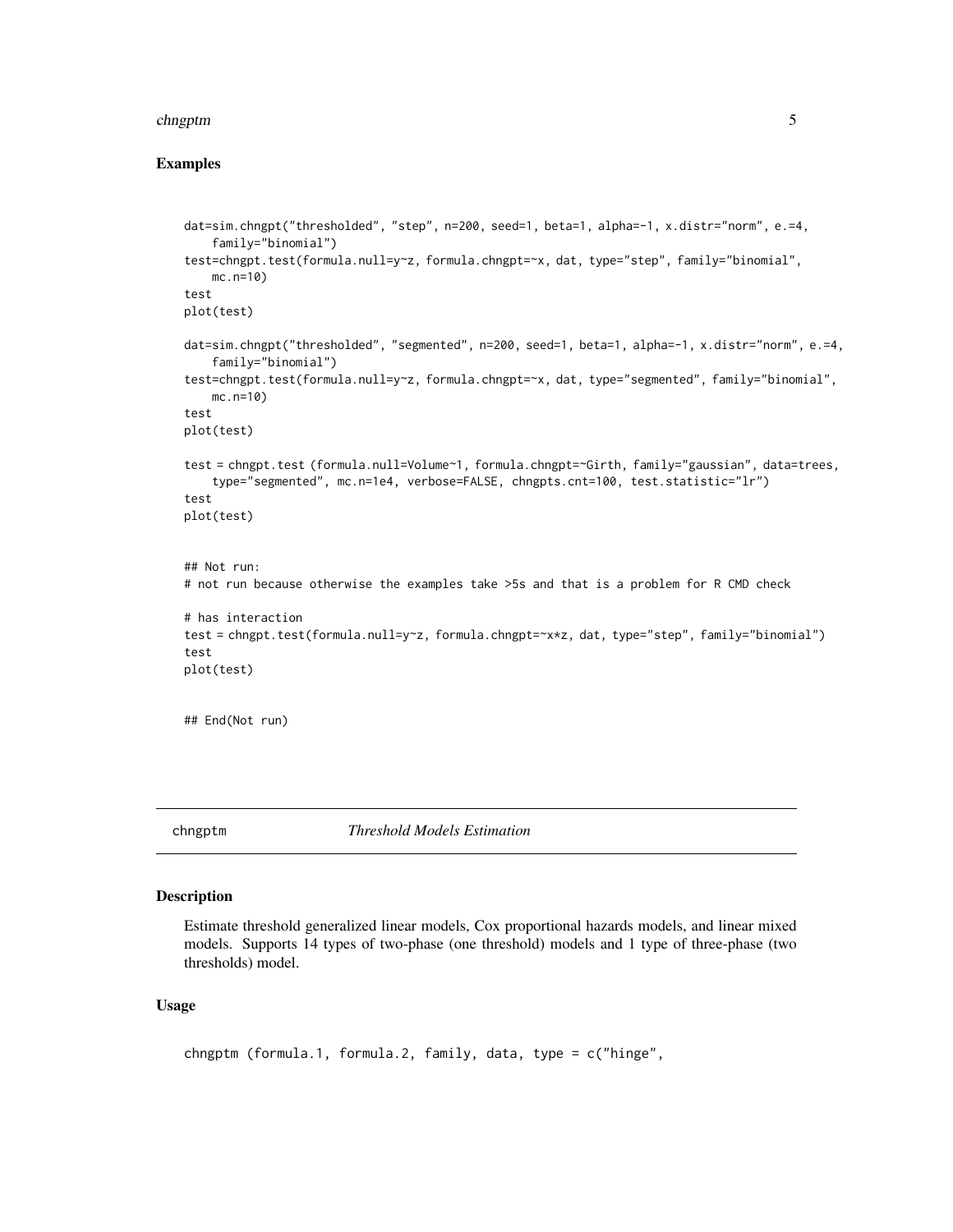```
"M01", "M02", "M03", "M04", "upperhinge", "M10",
"M20", "M30", "M40", "M21", "M12", "M21c", "M12c",
"M22", "M22c", "M31", "M13", "M33c", "segmented",
"M11", "segmented2", "M111", "step", "stegmented"),
formula.strat = NULL, weights = NULL, offset = NULL,
REML = TRUE, re.choose.by.loglik = FALSE, est.method =
c("default", "fastgrid2", "fastgrid", "grid",
"smoothapprox"), var.type = c("default", "none""robust", "model", "bootstrap", "all"), aux.fit =
NULL, lb.quantile = 0.05, ub.quantile = 0.95,
grid.search.max = Inf, test.inv.ci = TRUE,
boot.test.inv.ci = FALSE, bootstrap.type =
c("nonparametric", "wild", "sieve", "wildsieve",
"awb"), m.out.of.n = 0, subsampling = 0, order.max =10, ci.bootstrap.size = 1000, alpha = 0.05, save.boot
= TRUE, b.transition = Inf, tol = 1e-04, maxit = 100,
chngpt.init = NULL, search.bound = 10, keep.best.fit =
TRUE, ncpus = 1, verbose = FALSE, ...)
chngptm.xy(x, y, type=c("step","hinge","segmented","segmented2","stegmented"),
   ...)
## S3 method for class 'chngptm'
coef(object, ...)
## S3 method for class 'chngptm'
residuals(object, ...)
## S3 method for class 'chngptm'
vcov(object, var.type=NULL, ...)
## S3 method for class 'chngptm'
print(x, \ldots)## S3 method for class 'chngptm'
predict(object, newdata = NULL,
type = c("link", "response", "terms"), ...## S3 method for class 'chngptm'
plot(x, which = NULL, xlim = NULL, ylim = NULL, lw = 2,lcol = "red", lty = 1, add = FALSE, add.points = TRUE,add.ci = TRUE, breaks = 20, mark.chngpt = TRUE, xlab =
        NULL, ylab = NULL, plot.individual.line = FALSE, main
        = "", y.add = NULL, auto.add.y = FALSE, transform =NULL, \ldots)## S3 method for class 'chngptm'
summary(object, var.type = NULL, expo = FALSE,
show.slope.post.threshold = FALSE, verbose = FALSE,
boot.type = "perc", \dots)
## S3 method for class 'chngptm'
logLik(object, ...)
## S3 method for class 'chngptm'
AIC(object, ...)
```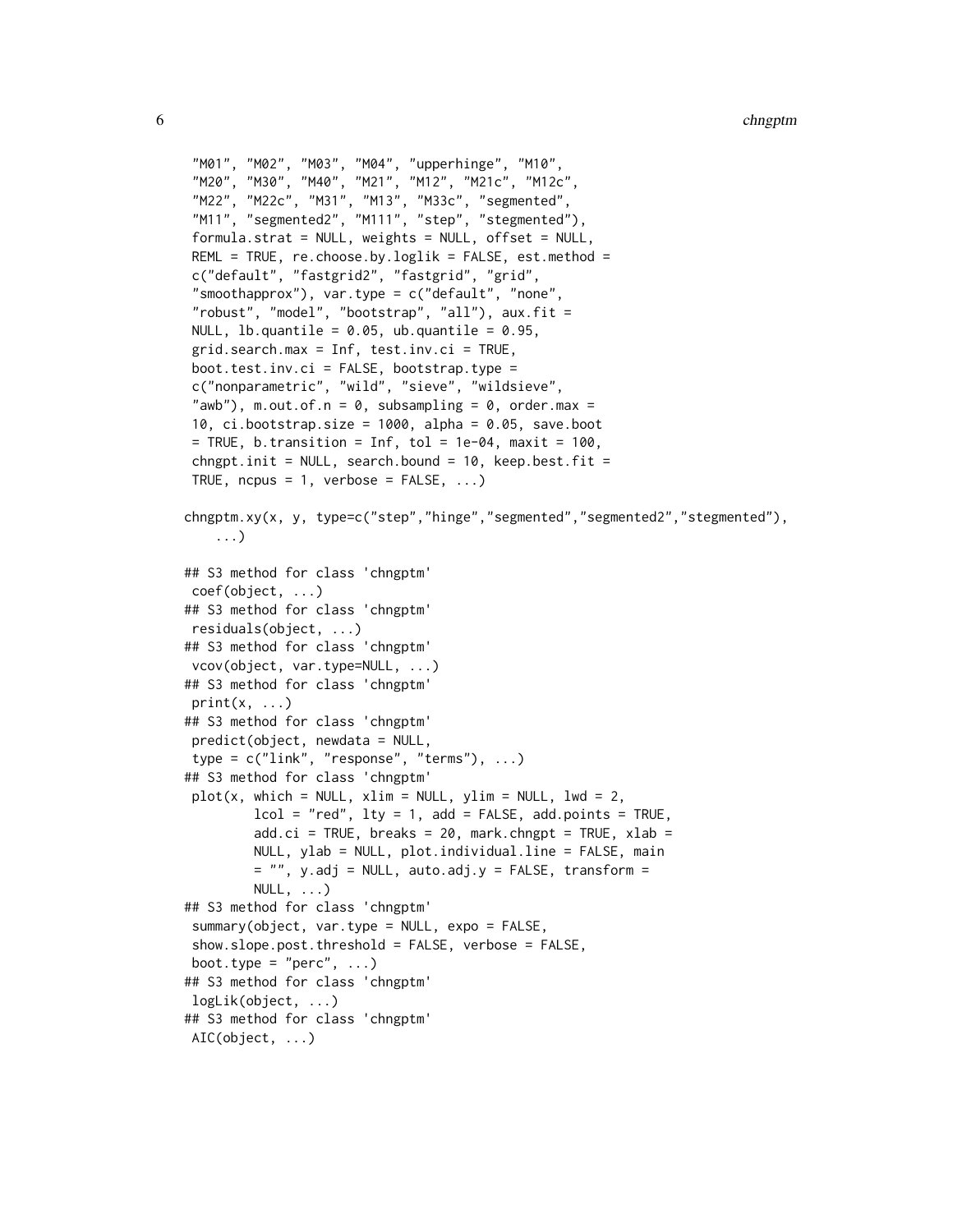$lincomb(object, comb, alpha = 0.05, boot.type = "perc")$ 

## Arguments

| formula.1         | The part of formula that is free of terms involving thresholded variables                                                                                                                                                                                                                                                                                              |  |
|-------------------|------------------------------------------------------------------------------------------------------------------------------------------------------------------------------------------------------------------------------------------------------------------------------------------------------------------------------------------------------------------------|--|
| formula.2         | The part of formula that is only composed of thresholded variables                                                                                                                                                                                                                                                                                                     |  |
| formula.strat     | stratification formula                                                                                                                                                                                                                                                                                                                                                 |  |
| family            | string. coxph or any valid argument that can be passed to glm. But variance es-<br>timate is only available for binomial and gaussian (only model-based for latter)                                                                                                                                                                                                    |  |
| data              | data frame.                                                                                                                                                                                                                                                                                                                                                            |  |
| type              | type                                                                                                                                                                                                                                                                                                                                                                   |  |
| transform         | transform                                                                                                                                                                                                                                                                                                                                                              |  |
| b.transition      | Numeric. Controls whether threshold model or smooth transition model. De-<br>fault to Inf, which correponds to threshold model                                                                                                                                                                                                                                         |  |
| est.method        | default: estimation algorithm will be chosen optimally; fastgrid2: a super fast<br>grid search algorithm, limited to linear regression; grid: plain grid search, works<br>for almost all models; smoothapprox: approximates the likelihood function us-<br>ing a smooth function, only works for some models. fastgrid = fastgrid2, kept<br>for backward compatibility |  |
| var.type          | string. Different methods for estimating covariance matrix and constructing con-<br>fidence intervals                                                                                                                                                                                                                                                                  |  |
| aux.fit           | a model fit object that is needed for model-robust estimation of covariance ma-<br>trix                                                                                                                                                                                                                                                                                |  |
| grid.search.max   |                                                                                                                                                                                                                                                                                                                                                                        |  |
|                   | The maximum number of grid points used in grid search. When doing fast grid<br>search, grid.search.max is set to Inf internally because it does not take more time<br>to examine all potential thresholds.                                                                                                                                                             |  |
| test.inv.ci       | Boolean, whether or not to find test-inversion confidence interval for threshold                                                                                                                                                                                                                                                                                       |  |
| ci.bootstrap.size |                                                                                                                                                                                                                                                                                                                                                                        |  |
|                   | integer, number of bootstrap                                                                                                                                                                                                                                                                                                                                           |  |
| alpha             | double, norminal type I error rate                                                                                                                                                                                                                                                                                                                                     |  |
| save.boot         | Boolean, whether to save bootstrap samples                                                                                                                                                                                                                                                                                                                             |  |
| lb.quantile       | lower bound of the search range for change point estimate                                                                                                                                                                                                                                                                                                              |  |
| ub.quantile       | upper bound of the search range for change point estimate                                                                                                                                                                                                                                                                                                              |  |
| tol               | Numeric. Stopping criterion on the coefficient estimate.                                                                                                                                                                                                                                                                                                               |  |
| maxit             | integer. Maximum number of iterations in the outer loop of optimization.                                                                                                                                                                                                                                                                                               |  |
| chngpt.init       | numeric. Initial value for the change point.                                                                                                                                                                                                                                                                                                                           |  |
| weights           | passed to glm                                                                                                                                                                                                                                                                                                                                                          |  |
| verbose           | Boolean.                                                                                                                                                                                                                                                                                                                                                               |  |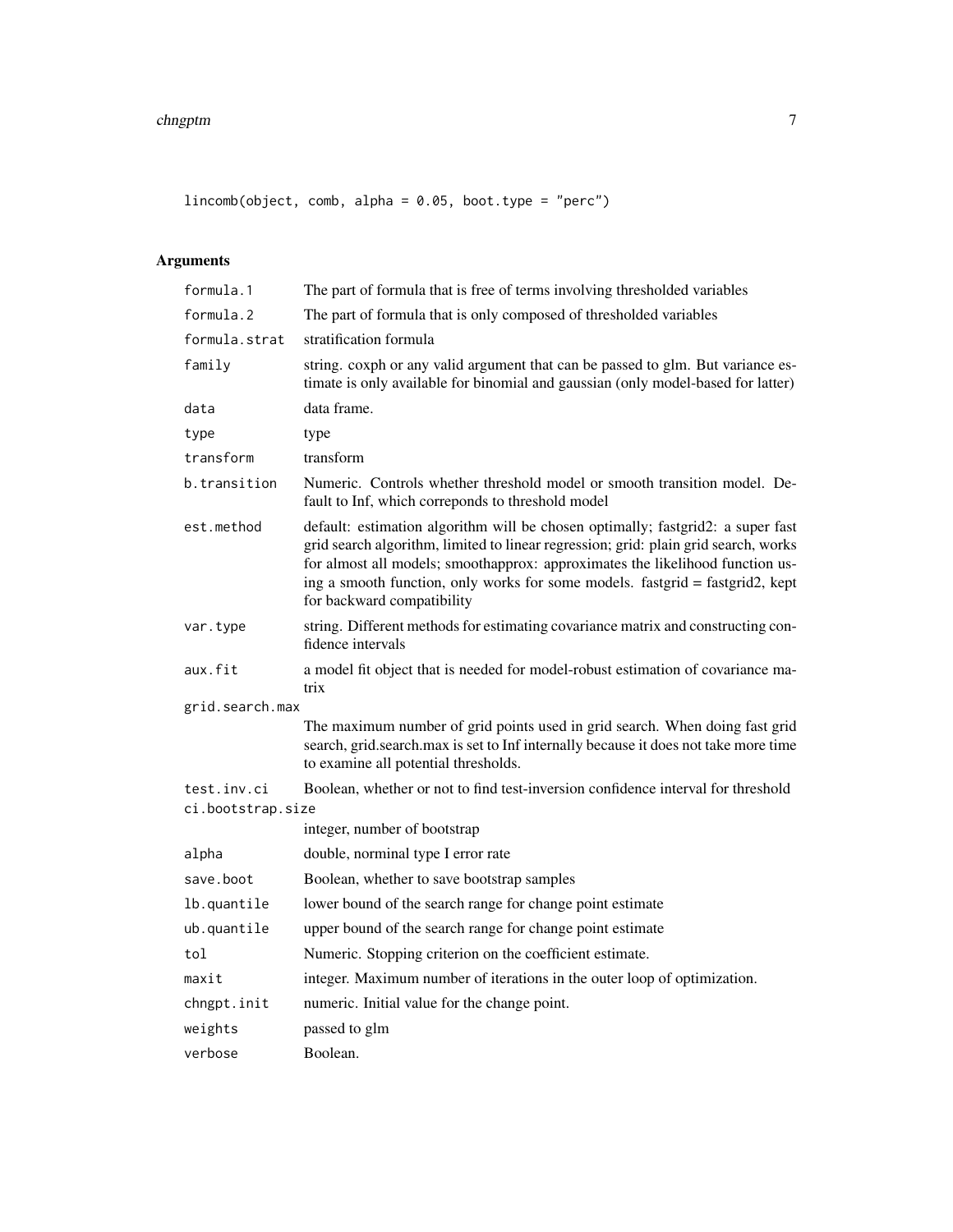#### 8 chngptm

| add.points                | Boolean.                                                                                                                                                                                                                                                                                                                                |
|---------------------------|-----------------------------------------------------------------------------------------------------------------------------------------------------------------------------------------------------------------------------------------------------------------------------------------------------------------------------------------|
| add.ci                    | Boolean.                                                                                                                                                                                                                                                                                                                                |
| add                       | Boolean.                                                                                                                                                                                                                                                                                                                                |
| breaks                    | integer.                                                                                                                                                                                                                                                                                                                                |
| ncpus                     | Number of cores to use if the OS is not Windows.                                                                                                                                                                                                                                                                                        |
| keep.best.fit             | Boolean.                                                                                                                                                                                                                                                                                                                                |
| У                         | outcome                                                                                                                                                                                                                                                                                                                                 |
| show.slope.post.threshold |                                                                                                                                                                                                                                                                                                                                         |
|                           | boolean                                                                                                                                                                                                                                                                                                                                 |
| х                         | chngptm fit object.                                                                                                                                                                                                                                                                                                                     |
| newdata                   | newdata                                                                                                                                                                                                                                                                                                                                 |
| object                    | chngptm fit object.                                                                                                                                                                                                                                                                                                                     |
|                           | arguments passed to glm or coxph                                                                                                                                                                                                                                                                                                        |
| m.out.of.n                | sample size for m-out-of-n bootstrap, default 0 for not doing this type of boot-<br>strap                                                                                                                                                                                                                                               |
| subsampling               | sample size for subsampling bootstrap, default 0 for not doing this type of boot-<br>strap                                                                                                                                                                                                                                              |
| boot.test.inv.ci          |                                                                                                                                                                                                                                                                                                                                         |
|                           | whether to get test inversion CI under bootstrap                                                                                                                                                                                                                                                                                        |
| search.bound              | bounds for search for sloping parameters                                                                                                                                                                                                                                                                                                |
| which                     | an integer                                                                                                                                                                                                                                                                                                                              |
| y.adj                     | y.adj                                                                                                                                                                                                                                                                                                                                   |
| auto.adj.y                | auto.adj.y                                                                                                                                                                                                                                                                                                                              |
| xlim                      | xlim                                                                                                                                                                                                                                                                                                                                    |
| ylim                      | ylim                                                                                                                                                                                                                                                                                                                                    |
| lwd                       | lwd                                                                                                                                                                                                                                                                                                                                     |
| lcol                      | line col                                                                                                                                                                                                                                                                                                                                |
| mark.chngpt               | mark.chngpt                                                                                                                                                                                                                                                                                                                             |
| xlab                      | xlab                                                                                                                                                                                                                                                                                                                                    |
| ylab                      | ylab                                                                                                                                                                                                                                                                                                                                    |
| offset                    | offset                                                                                                                                                                                                                                                                                                                                  |
| lty                       | lty                                                                                                                                                                                                                                                                                                                                     |
| boot.type                 | lty                                                                                                                                                                                                                                                                                                                                     |
| bootstrap.type            | nonparametric: the default, classical Efron bootstrap, works for homoscedastic<br>and heteroscedastic indepdendent errors; sieve: works for homoscedastic auto-<br>correlated errors; wild: works for heteroscedastic independent errors; wildsieve:<br>works for heteroscedastic autocorrelated errors: awb: autoregressive wild boot- |

works for heteroscedastic autocorrelated errors; awb: autoregressive wild bootstrap, also works for heteroscedastic autocorrelated errors, but performance may not be as good as wildsieve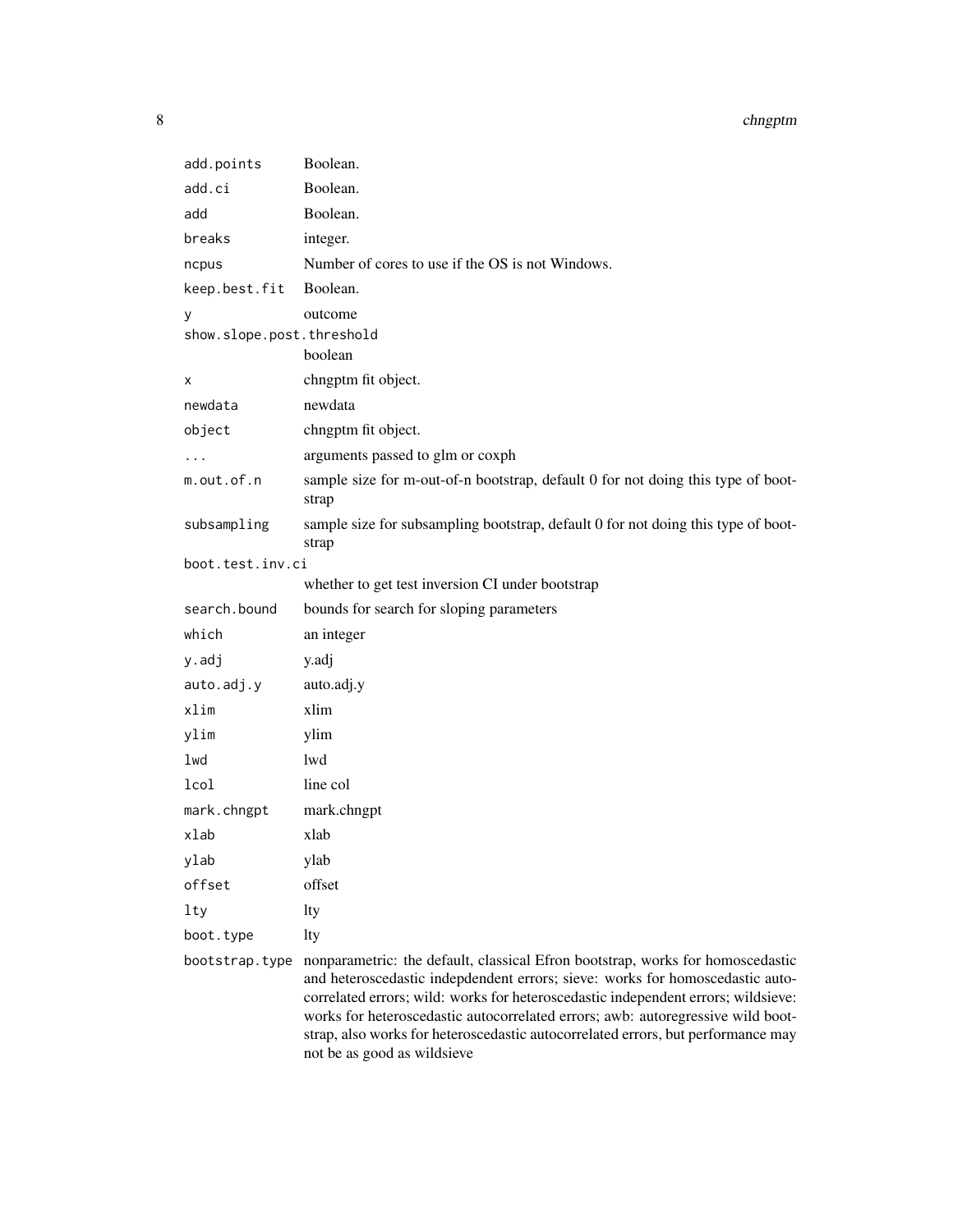| order.max            | order of autocorrelation for autocorrelated errors in sieve and wildsieve boot-<br>strap                                   |  |
|----------------------|----------------------------------------------------------------------------------------------------------------------------|--|
| comb                 | a vector of combination coefficients that will be used to form an inner product<br>with the estimated slope                |  |
| expo                 | If family is binomial and expo is TRUE, coefficients summary will be shown on<br>the scale of odds ratio instead of slopes |  |
| <b>REML</b>          | mixed model fitting - should the estimates be chosen to optimize the REML<br>criterion for a fixed threshold               |  |
| re.choose.by.loglik  |                                                                                                                            |  |
|                      | mixed model fitting - should the estimates be chosen to optimize likelihood                                                |  |
|                      | (REML nor not) or goodness of fit                                                                                          |  |
| plot.individual.line |                                                                                                                            |  |
|                      | boolean                                                                                                                    |  |
| main                 | character string                                                                                                           |  |

#### Details

Without lb.quantile and ub.quantile, finite sample performance of estimator drops considerably! When est.method is smoothapprox, Newton-Raphson is done with initial values chosen by change point hypothesis testing. The testing procedure may be less subjective to finite sample volatility.

If var.method is bootstrap, summary of fitted model contains p values for each estimated slope. These p values are approximate p-values, obtained assuming that the bootstrap distributions are normal.

When var.method is bootstrap and the OS is not Windows, the boot package we use under the hood takes advantage of ncpus cores through parallel::mclapply.

lincomb can be used to get the estimate and CI for a linear combination of slopes.

#### Value

A an object of type chngptm with the following components

| converged    | <b>Boolean</b>                                                                                        |
|--------------|-------------------------------------------------------------------------------------------------------|
| coefficients | vector. Estimated coefficients. The last element, named ".chngpt", is the esti-<br>mated change point |
| test         | htest. Max score test results                                                                         |
| iter         | integer. Number of iterations                                                                         |

#### References

Son, H, Fong, Y. (2020) Fast Grid Search and Bootstrap-based Inference for Continuous Two-phase Polynomial Regression Models, Environmetrics, in press.

Elder, A., Fong, Y. (2020) Estimation and Inference for Upper Hinge Regression Models, Environmental and Ecological Statistics, 26(4):287-302.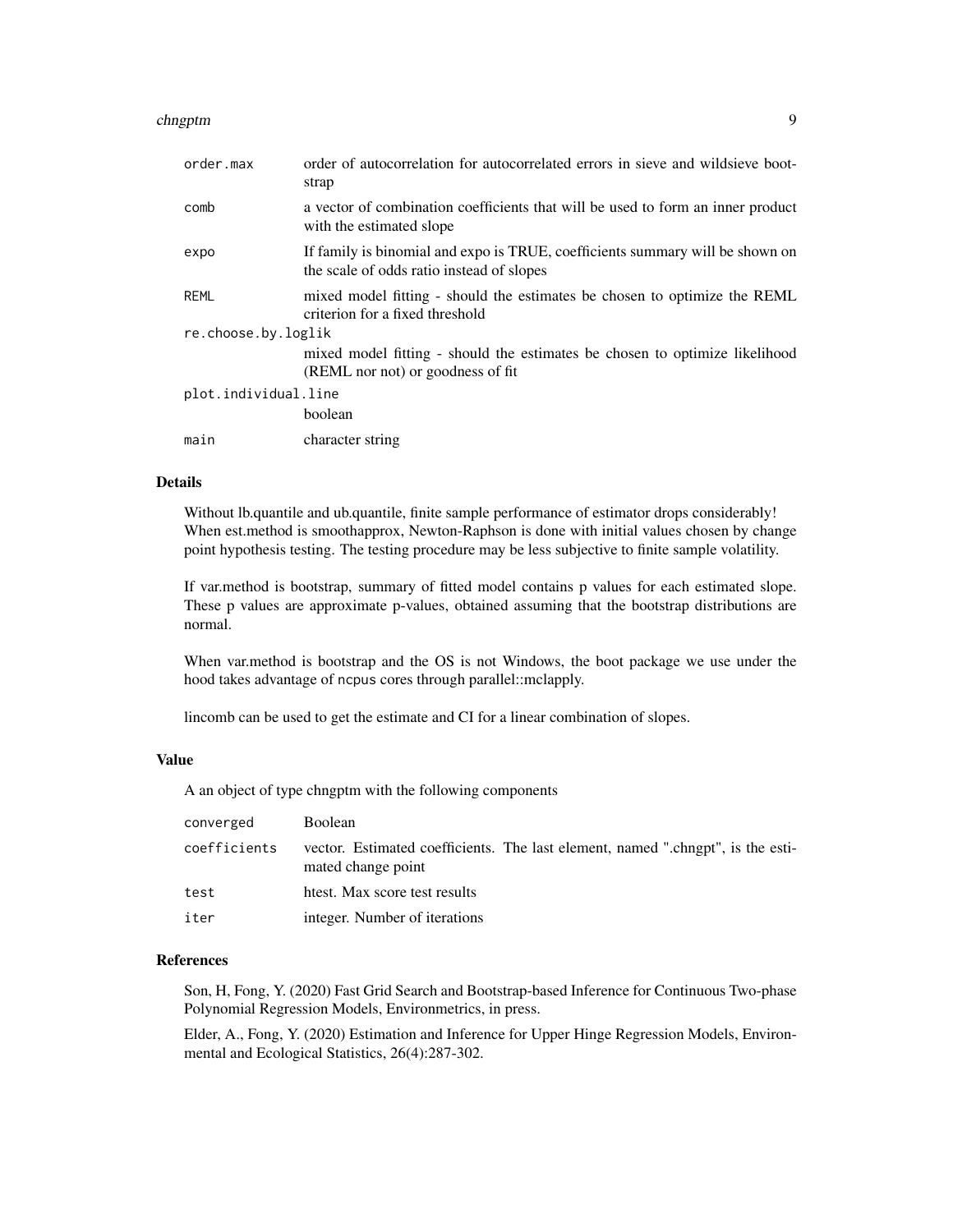Fong, Y. (2019) Fast bootstrap confidence intervals for continuous threshold linear regression, Journal of Computational and Graphical Statistics, 28(2):466-470.

Fong, Y., Huang, Y., Gilbert, P., Permar S. (2017) chngpt: threshold regression model estimation and inference, BMC Bioinformatics, 18(1):454.

Fong, Y., Di, C., Huang, Y., Gilbert, P. (2017) Model-robust inference for continuous threshold regression models, Biometrics, 73(2):452-462.

Pastor-Barriuso, R. and Guallar, E. and Coresh, J. (2003) Transition models for change-point estimation in logistic regression. Statistics in Medicine. 22:13141

#### Examples

```
# also see the vignette for examples
# threshold linear regression
# for actual use, set ci.bootstrap.size to default or higher
par(mfrow=c(2,2))
types=c("hinge", "segmented", "M02", "M03")
for (type in types) {
  fit=chngptm(formula.1=logratio~1, formula.2=~range, lidar, type=type, family="gaussian",
        var.type="bootstrap", ci.bootstrap.size=100)
    print(summary(fit))
    for (i in 1:3) plot(fit, which=i)
    out=predict(fit)
    plot(lidar$range, out, main=type)
}
# with weights
dat.1=sim.chngpt("thresholded", "segmented", n=200, seed=1, beta=1, alpha=-1, x.distr="norm", e.=4,
    family="gaussian")
fit.1.a=chngptm(formula.1=y~z, formula.2=~x, family="gaussian", dat.1, type="segmented",
    est.method="fastgrid", var.type="bootstrap", weights=ifelse(dat.1$x<3.5,100,1)
    , ci.bootstrap.size=10)
summary(fit.1.a)
plot(fit.1.a)
# fit.1.a$vcov$boot.samples
## Not run:
# likelihood test, combination of slopes
dat=sim.chngpt("thresholded", "segmented", n=200, seed=1, beta=1, alpha=-1, x.distr="norm", e.=4,
    family="gaussian")
fit=chngptm(y~z, ~x, family="gaussian", dat, type="segmented", ci.bootstrap.size=100)
fit.\theta=lm(y-1,dat)# likelihood ratio test using lmtest::lrtest
library(lmtest)
lrtest(fit, fit.0)
# estimate the slope after threshold using lincomb function in the chngpt package
lincomb(fit, c(0,0,1,1))
## End(Not run)
```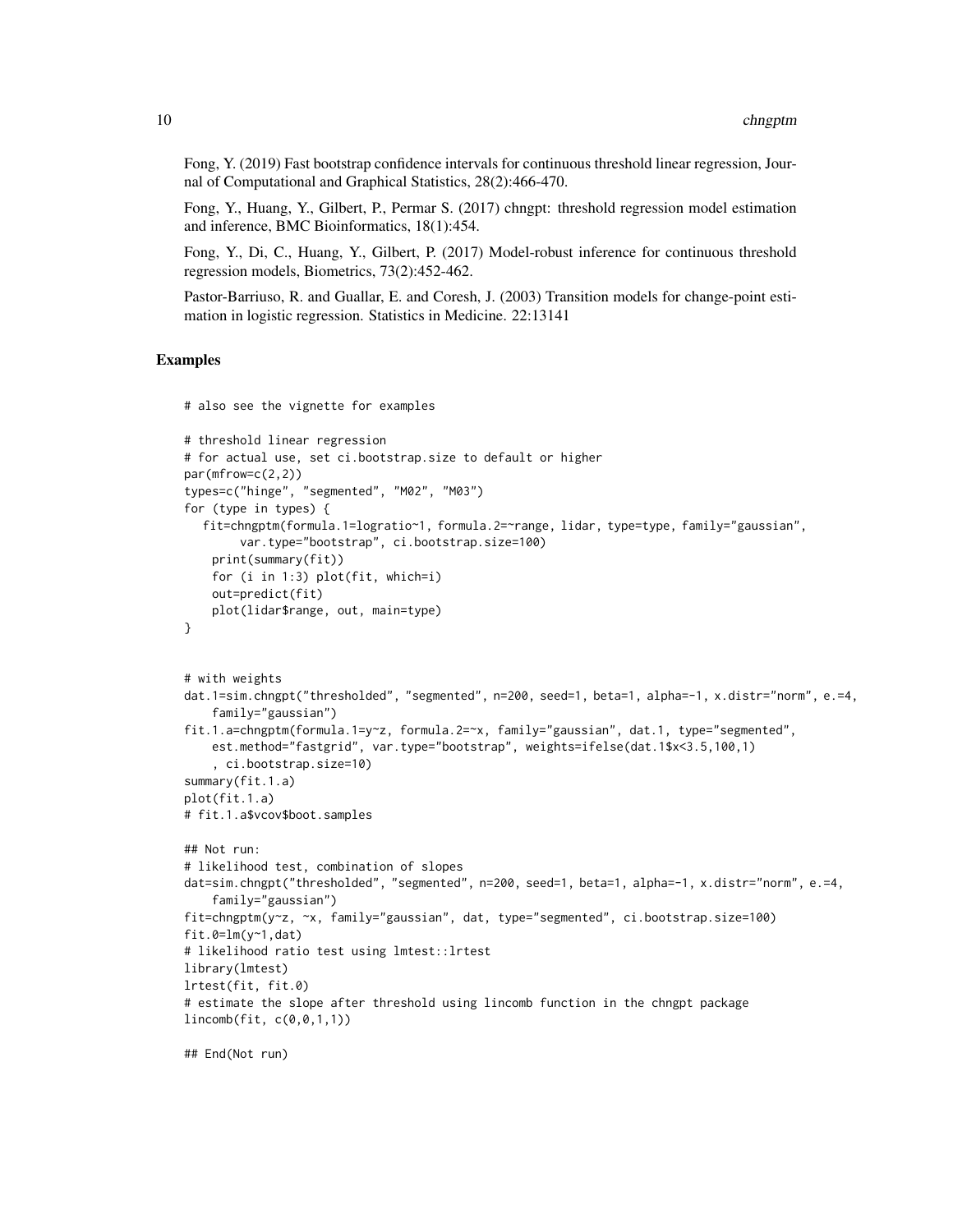#### chngptm and the change of the change of the change of the change of the change of the change of the change of the change of the change of the change of the change of the change of the change of the change of the change of

```
# threshold logistic regression
dat.2=sim.chngpt("thresholded", "step", n=200, seed=1, beta=1, alpha=-1, x.distr="norm", e.=4,
    family="binomial")
fit.2=chngptm(formula.1=y~z, formula.2=~x, family="binomial", dat.2, type="step", est.method="grid")
summary(fit.2)
# no variance estimates available for discontinuous threshold models such as step
# vcov(fit.2$best.fit) gives the variance estimates for the best model conditional on threshold est
# also supports cbind() formula on left hand side
set.seed(1)
dat.2$success=rbinom(nrow(dat.2), 10, 1/(1 + exp(-dat.2$eta)))
dat.2$failure=10-dat.2$success
fit.2a=chngptm(formula.1=cbind(success,failure)~z, formula.2=~x, family="binomial", dat.2,
    type="step")
# Poisson example
counts <- c(18,17,15,20,10,20,25,13,12,33,35)
x <- 1:length(counts)
print(d.AD <- data.frame(x, counts))
fit.4=chngptm(formula.1=counts ~ 1, formula.2=~x, data=d.AD, family="poisson",
    type="segmented", var.type="bootstrap", verbose=1, ci.bootstrap.size=1)
summary(fit.4)
fit.4a=chngptm(formula.1=counts ~ 1, formula.2=~x, data=d.AD, family="quasipoisson",
    type="segmented", var.type="bootstrap", verbose=1, ci.bootstrap.size=1)
## Not run:
# Not run because otherwise the examples take >5s and that is a problem for R CMD check
# coxph example
library(survival)
fit=chngptm(formula.1=Surv(time, status) ~ ph.ecog, formula.2=~age, data=lung, family="coxph",
    type="segmented", var.type="bootstrap", ci.bootstrap.size=10)
summary(fit)
# one interaction term (mtcars is part of R default installation)
# est.method will be grid as fastgrid not available for models with interaction terms yet
fit=chngptm(formula.1=mpg ~ hp, formula.2=~hp*drat, mtcars, type="segmented",
    family="gaussian", var.type="bootstrap", ci.bootstrap.size=10)
summary(fit)
# interaction, upperhinge model, bootstrap
```

```
fit=chngptm(formula.1=mpg ~ hp, formula.2=~hp*drat, mtcars, type="M10",
    family="gaussian", var.type="bootstrap", ci.bootstrap.size=10)
```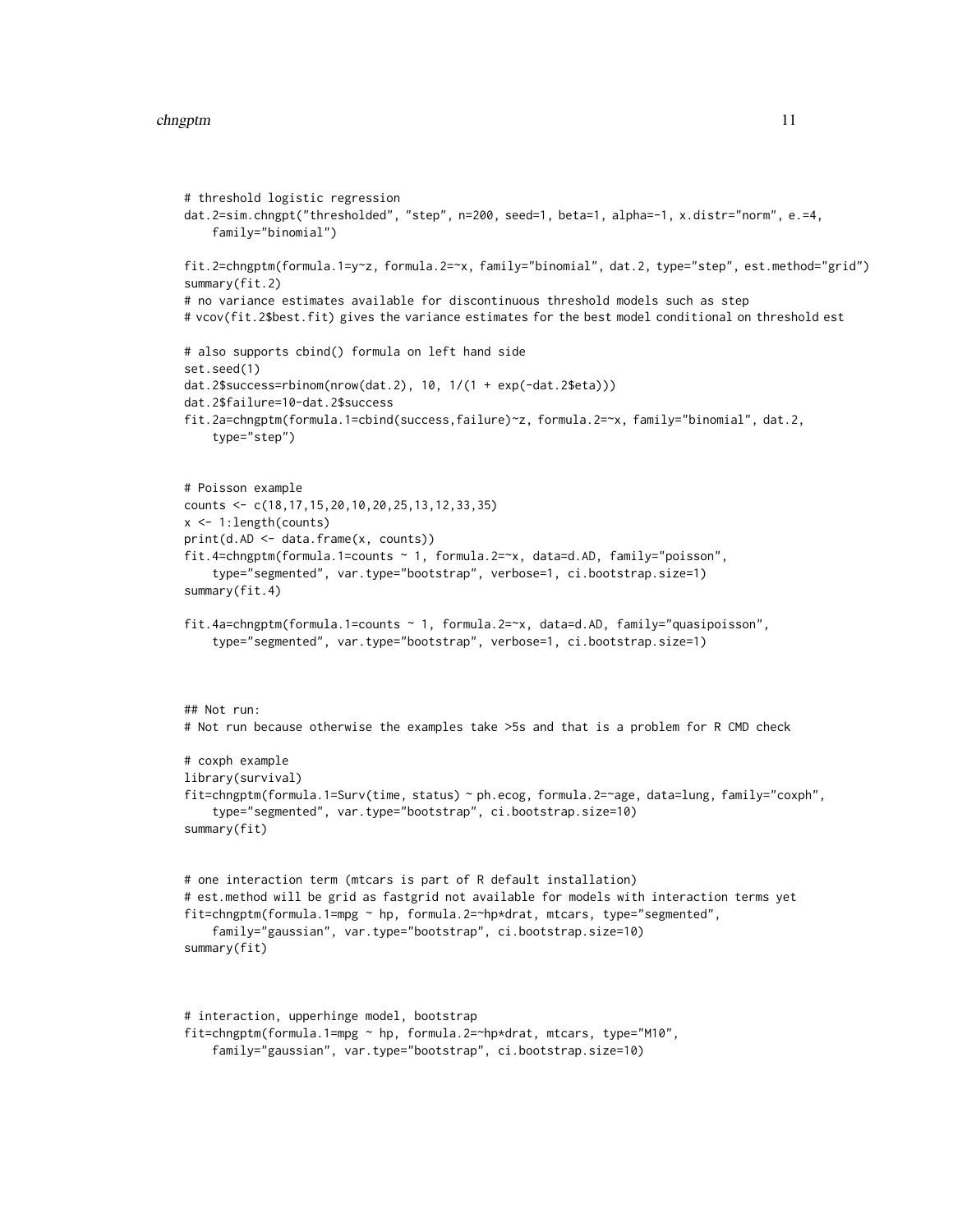```
summary(fit)
# more than one interaction term
# subsampling bootstrap confidence interval for step model
fit=chngptm(formula.1=mpg~hp+wt, formula.2=~hp*drat+wt*drat, mtcars, type="step",
    family="gaussian", var.type="bootstrap", ci.bootstrap.size=10)
summary(fit)
# step model, subsampling bootstrap confidence intervals
fit=chngptm(formula.1=mpg~hp, formula.2=~drat, mtcars, type="step",
    family="gaussian", var.type="bootstrap", ci.bootstrap.size=10, verbose=TRUE)
summary(fit)
# higher order threshold models
dat=sim.chngpt(mean.model="thresholded", threshold.type="M22", n=500, seed=1,
    beta=c(32,2,10, 10), x.distr="norm", e.=6, b.transition=Inf, family="gaussian",
    alpha=0, sd=0, coef.z=0)
fit.0=chngptm(formula.1=y~z, formula.2=~x, dat, type="M22", family="gaussian",
    est.method="fastgrid2"); plot(fit.0)
dat=sim.chngpt(mean.model="thresholded", threshold.type="M22c", n=500, seed=1,
    beta=c(32,2,32, 10), x.distr="norm", e.=6, b.transition=Inf, family="gaussian",
    alpha=0, sd=0, coef.z=0)
fit.0=chngptm(formula.1=y~z, formula.2=~x, dat, type="M22c", family="gaussian",
    est.method="fastgrid2"); plot(fit.0)
# examples of aux.fit
fit.0=glm(yy~zz+ns(xx,df=3), data, family="binomial")
fit = chngptm (formula.1=yy~zz, formula.2=~xx, family="binomial", data, type="hinge",
    est.method="smoothapprox", var.type="all", verbose=verbose, aux.fit=fit.0,
    lb.quantile=0.1, ub.quantile=0.9, tol=1e-4, maxit=1e3)
```
## End(Not run)

```
# example of random intercept
dat=sim.twophase.ran.inte(threshold.type="segmented", n=50, seed=1)
fit = chngptm (formula.1=y~z+(1|id), formula.2=~x, family="gaussian", dat,
    type="segmented", est.method="grid", var.type="bootstrap", ci.bootstrap.size=1)
plot(fit)
out=predict(fit, re.form=NA)
plot(dat$x, out)
out.1=predict(fit, type="response", re.form=NULL)# includes re
plot(dat$x, out.1, type="p", xlab="x")
```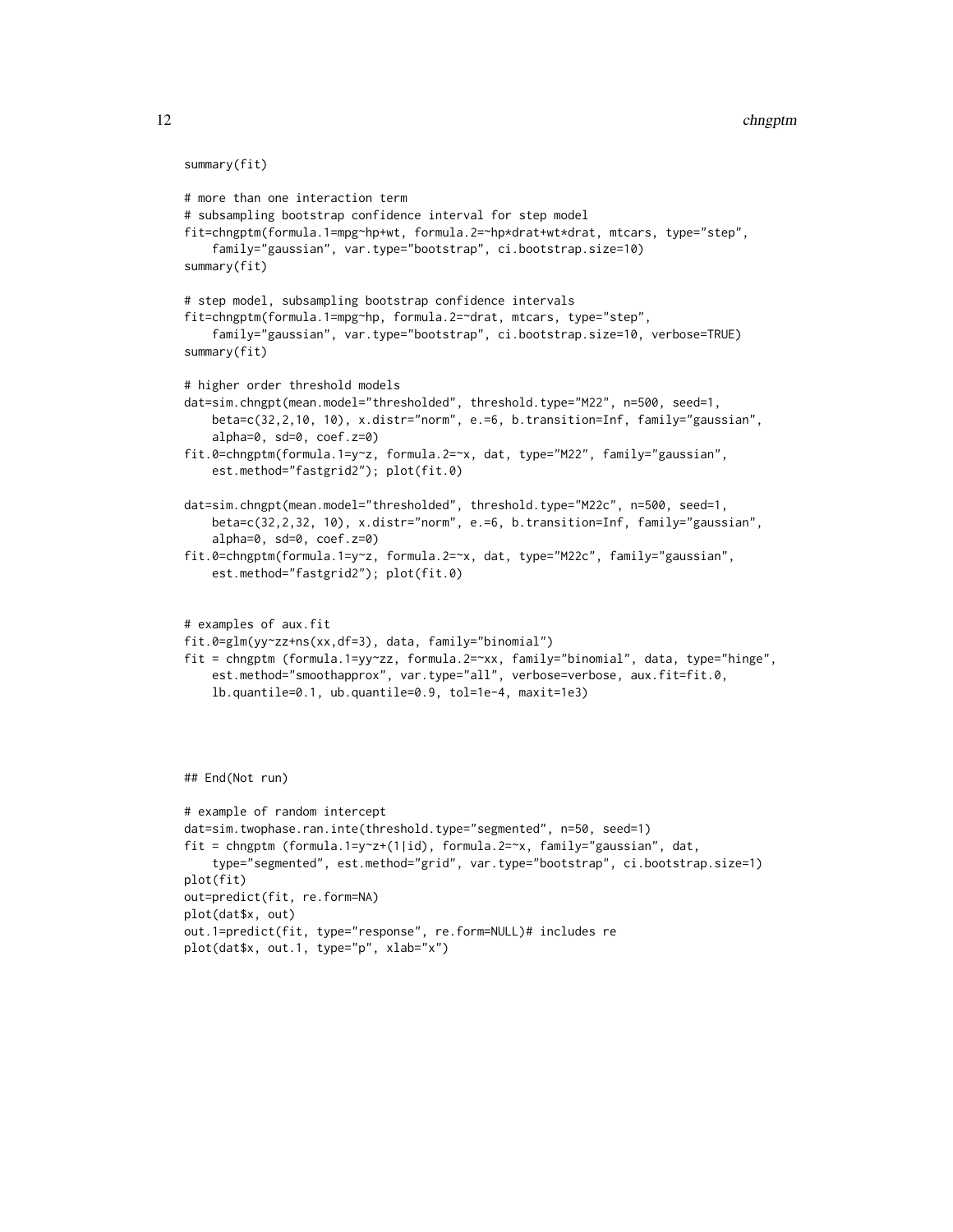<span id="page-12-0"></span>

#### Description

The true parameters used in the simulation studies.

## Usage

data("coef.0.ls")

## Format

The format is list of lists.

convert.coef predictx threshold.func *Helper functions*

## Description

Some helper functions. predictx returns confidence bands for predictions as functions of the change point variable. threshold.func returns thresholded covariates.

## Usage

convert.coef(coef.0, threshold.type)

```
predictx(fit, boot.ci.type = c("perc", "basic", "symm"), alpha
= 0.05, xx = NULL, verbose = FALSE, return.boot =
FALSE, include.intercept = FALSE, get.simultaneous =
TRUE)
```
threshold.func(threshold.type, coef, xx, x.name, include.intercept=FALSE)

#### Arguments

include.intercept

coef.0 threshold.type get.simultaneous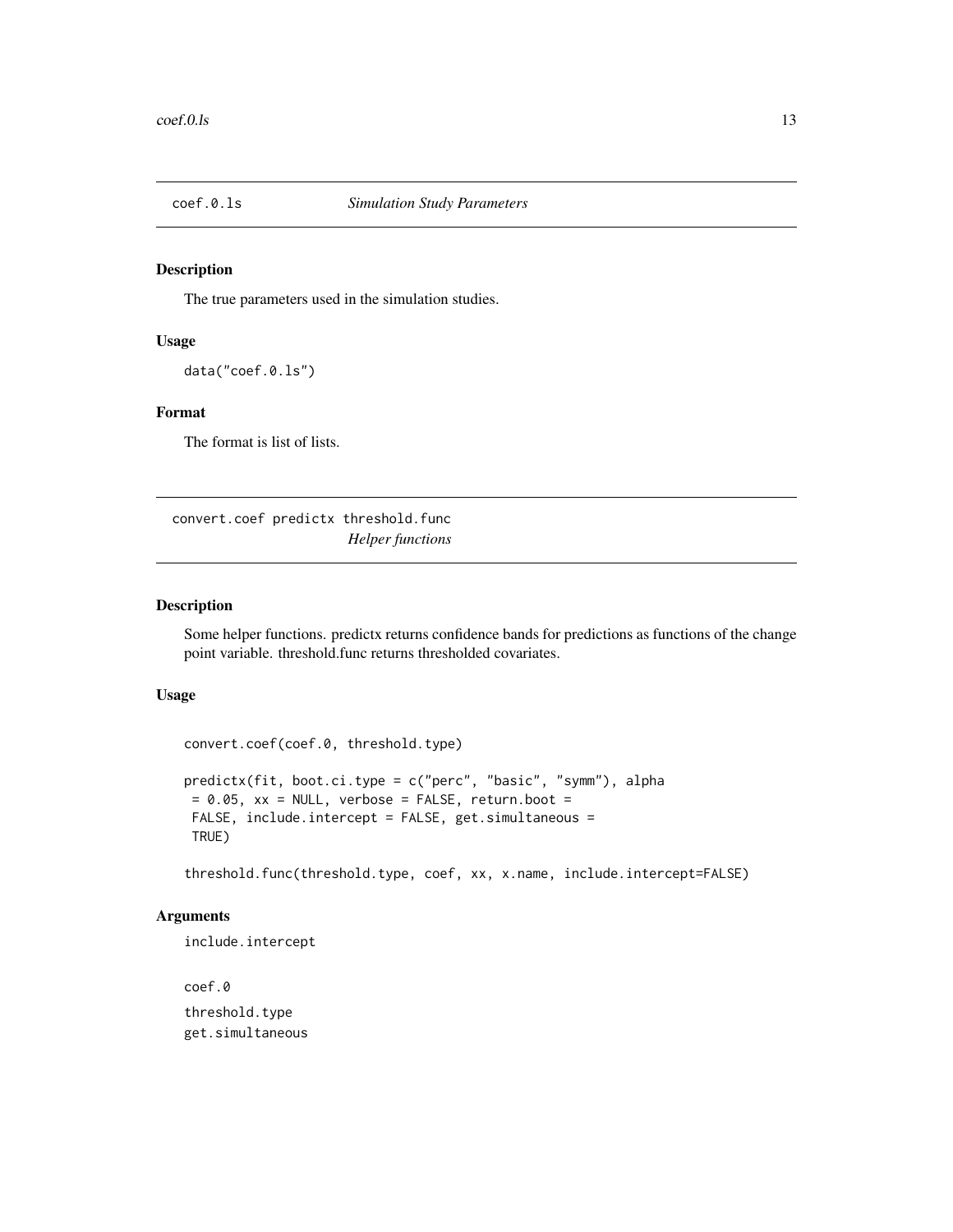```
return.boot
fit
boot.ci.type
alpha
verbose
coef
xx
x.name
```
dat.mtct *An Example Dataset*

### Description

A dataset from the immune correlates study of Maternal To Child Transmission of HIV-1

#### Usage

data("dat.mtct")

## Format

A data frame with 236 observations on the following 3 variables.

y a numeric vector

birth a factor with levels C-section Vaginal

NAb\_SF162LS a numeric vector

## References

Permar, S. R., Fong, Y., Nathan Vandergrift, Genevieve G. Fouda, Peter Gilbert, Georgia D. Tomaras, Feng Gao and Barton F. Haynes et al. (2015) Maternal HIV-1 Envelope variable loop 3-specific IgG responses and reduced risk of perinatal transmission. Journal of Clinical Investigation, 125(7):2702:2706.

<span id="page-13-0"></span>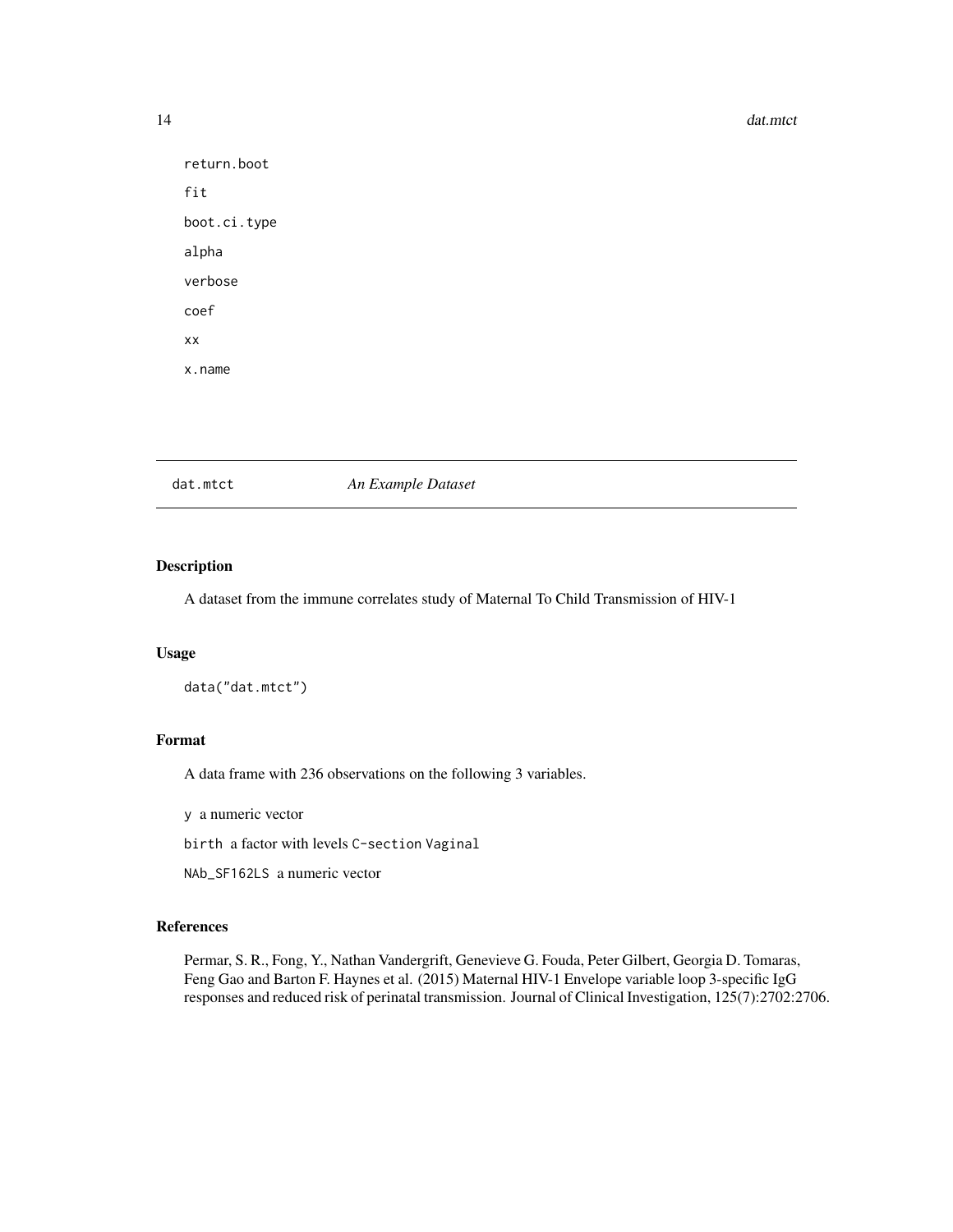<span id="page-14-0"></span>

#### Description

A dataset from the immune correlates study of Maternal To Child Transmission of HIV-1

#### Usage

dat.mtct.2

#### Format

A data frame with 248 observations on the following 2 variables.

NAb\_score a numeric vector

V3\_BioV3B a numeric vector

## References

Permar, S. R., Fong, Y., Nathan Vandergrift, Genevieve G. Fouda, Peter Gilbert, Georgia D. Tomaras, Feng Gao and Barton F. Haynes et al. (2015) Maternal HIV-1 Envelope variable loop 3-specific IgG responses and reduced risk of perinatal transmission. Journal of Clinical Investigation, 125(7):2702:2706.

double.hinge *Fit Double Hinge Models*

#### Description

Fit double hinge models.

#### Usage

```
double.hinge(x, y, lower.y = NULL, upper.y = NULL,
         var.type = c("none", "bootstrap"), ci.bootstrap.size =
         1000, alpha = 0.05, save.boot = TRUE, ncpus = 1,
         boot.ci.type=c("percentile","symmetric"))
## S3 method for class 'double.hinge'
plot(x, which = NULL, xlim = NULL,lwd = 2, lcol = "red",lty = 1, add.points = TRUE, add.ci = TRUE, breaks =
20, mark.chngpt = FALSE, xlab = NULL, ylab = NULL,
 ...)
## S3 method for class 'double.hinge'
fitted(object, ...)
## S3 method for class 'double.hinge'
residuals(object, ...)
```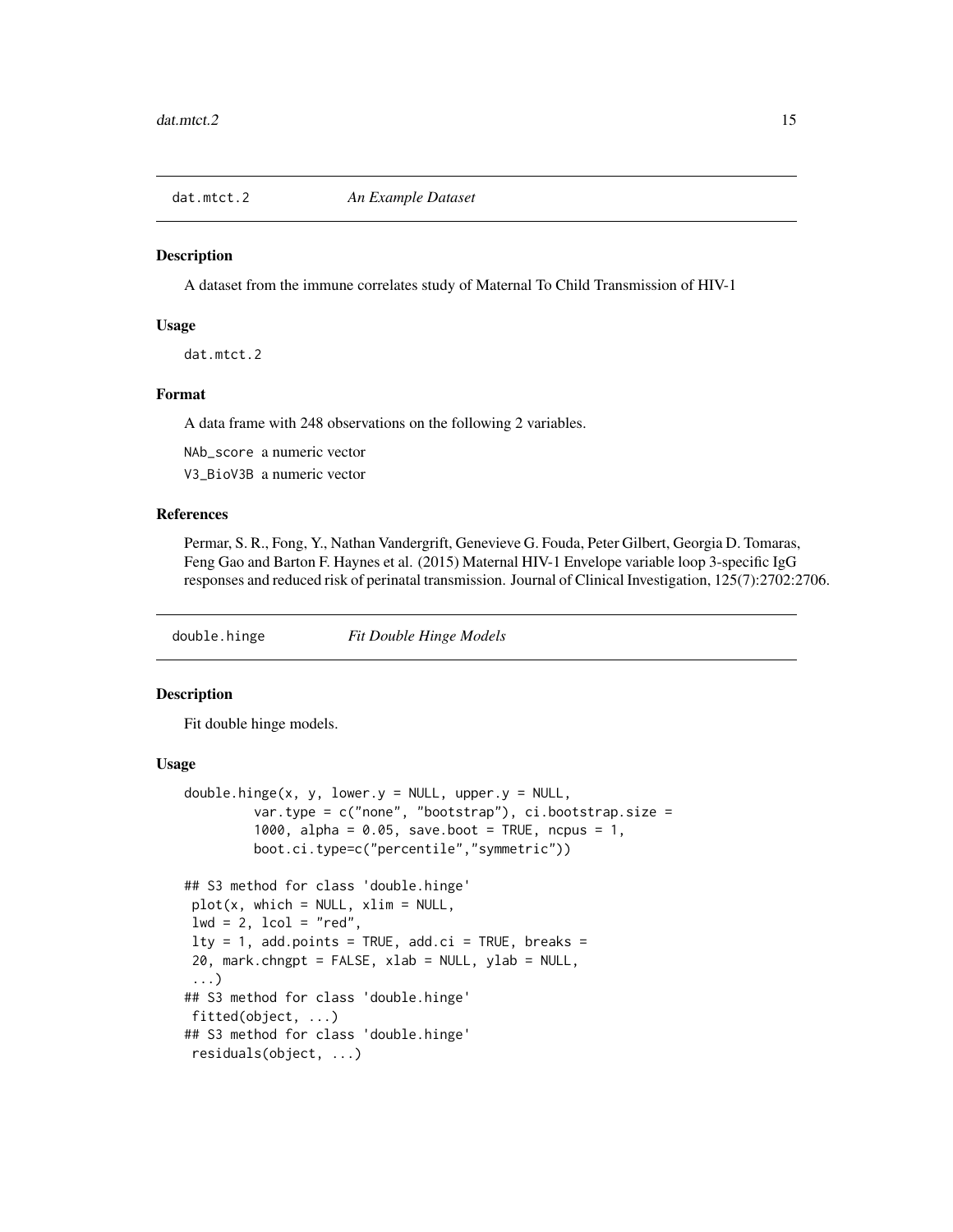Arguments

object x y lower.y upper.y var.type boot.ci.type ci.bootstrap.size alpha save.boot ncpus lcol lwd which xlim lty add.points add.ci breaks mark.chngpt xlab ylab ... arguments passed along

## Details

If lower.y and upper.y are not supplied,  $min(y)$  is taken as the function value when x is less than or equal to the first threshold, and max(y) is taken as the function value when x is greater than or equal to the second threshold.

If the function is expected to be decreasing between the two thresholds, lower.y and upper.y should be supplied to ensure the correct fit.

mse is residual sum of squares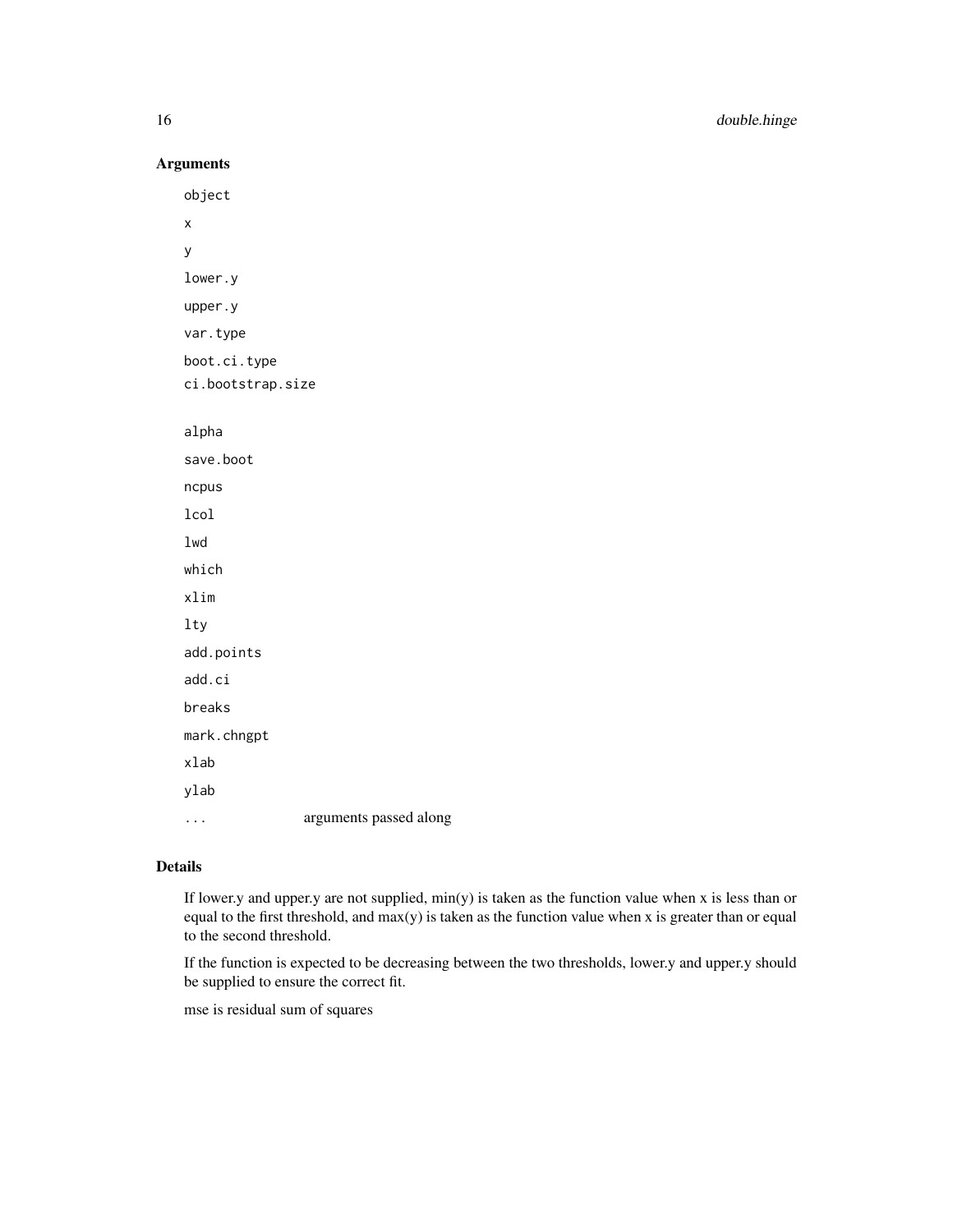<span id="page-16-0"></span>hinge.test *A non-nested hypothesis testing problem for threshold regression models*

## Description

Test a hinge effect against a linear effect

### Usage

```
hinge.test(formula, cov.interest, family = c("binomial", "gaussian"), data, thres = NA,
  lb.quantile = 0.1, ub.quantile = 0.9, chngpts.cnt = 10, method = c("FDB", "B", "DB"),boot.B = 10000, B2 = NA, verbose = FALSE)
```
## Arguments

| formula      |                                                                                              |
|--------------|----------------------------------------------------------------------------------------------|
| cov.interest |                                                                                              |
| family       |                                                                                              |
| data         |                                                                                              |
| thres        | If supplied, this will be the threshold value to use in the hinge model.                     |
| lb.quantile  | lower bound of threshold candidates in quantile.                                             |
| ub.quantile  | upper bound of threshold candidates in quantile                                              |
| chngpts.cnt  | number of candidate thresholds                                                               |
| method       | type of test. FDB: false double bootstrap, B: parametric bootstrap, DB: double<br>bootstrap. |
| boot.B       | number of parametric bootstrap replicates for B and FDB                                      |
| <b>B2</b>    | number of inner bootstrap replicates for DB                                                  |
| verbose      |                                                                                              |

#### Value

A list of class htest

| p.value | P-value                                                      |
|---------|--------------------------------------------------------------|
| chngpts | Vector of change points evaluated                            |
| тт      | Standardized absolute score statistics                       |
| V.S.hat | Estimated variance-covariance matrix of the score statistics |

## Author(s)

Zonglin He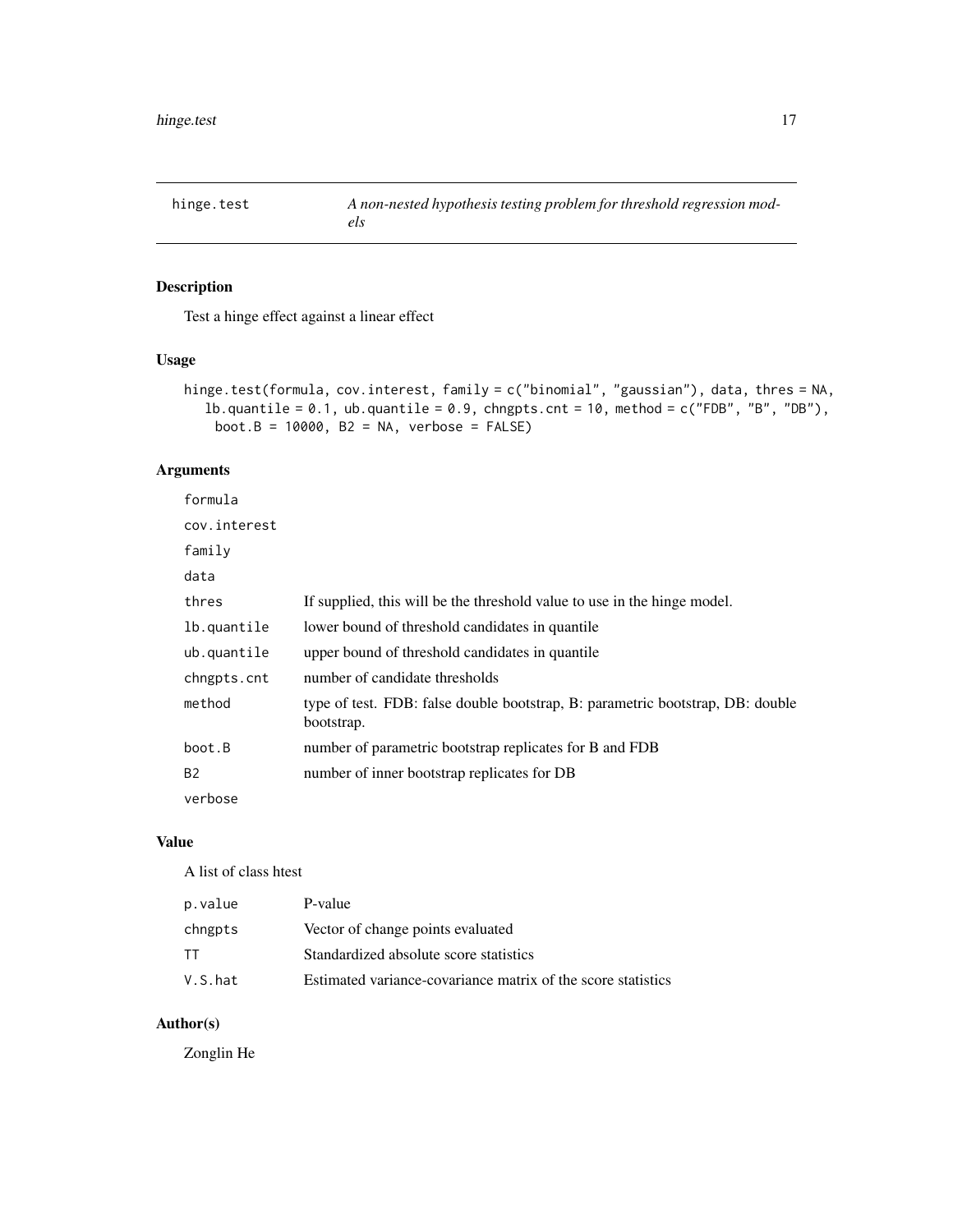#### <span id="page-17-0"></span>References

He, Fong, Fouda, Permar. A non-nested hypothesis testing problem for threshold regression model, under review

#### Examples

```
dat=sim.hinge(threshold.type = 'NA',family = 'binomial',thres='NA',X.ditr = 'norm',mu.X = c(\theta, \theta, \theta),
    coef.X = c(0,.5,.5,.4), cov.X = diag(3), eps sd = 1, seed = 1, n=100)
test=hinge.test(Y~X1+X2, "x", family="binomial", data=dat,'method'='FDB',boot.B=10)
test
```
#### lidar *Light Detection and Ranging Data*

## Description

LIDAR

#### Usage

data("lidar")

#### Format

A data frame with 221 observations on the following 2 variables.

range a numeric vector

logratio a numeric vector

#### Source

Holst, U., Hossjer, O., Bjorklund, C., Ragnarson, P. and Edner, H. (1996), Locally weighted leastsquares kernel regression and statistical evaluation of LIDAR measurements, Environmetrics,7, 401-416. Wakefield (2013), Bayesian and Frequentist Regression Methods. Chapter 11 Spline and Kernel Methods.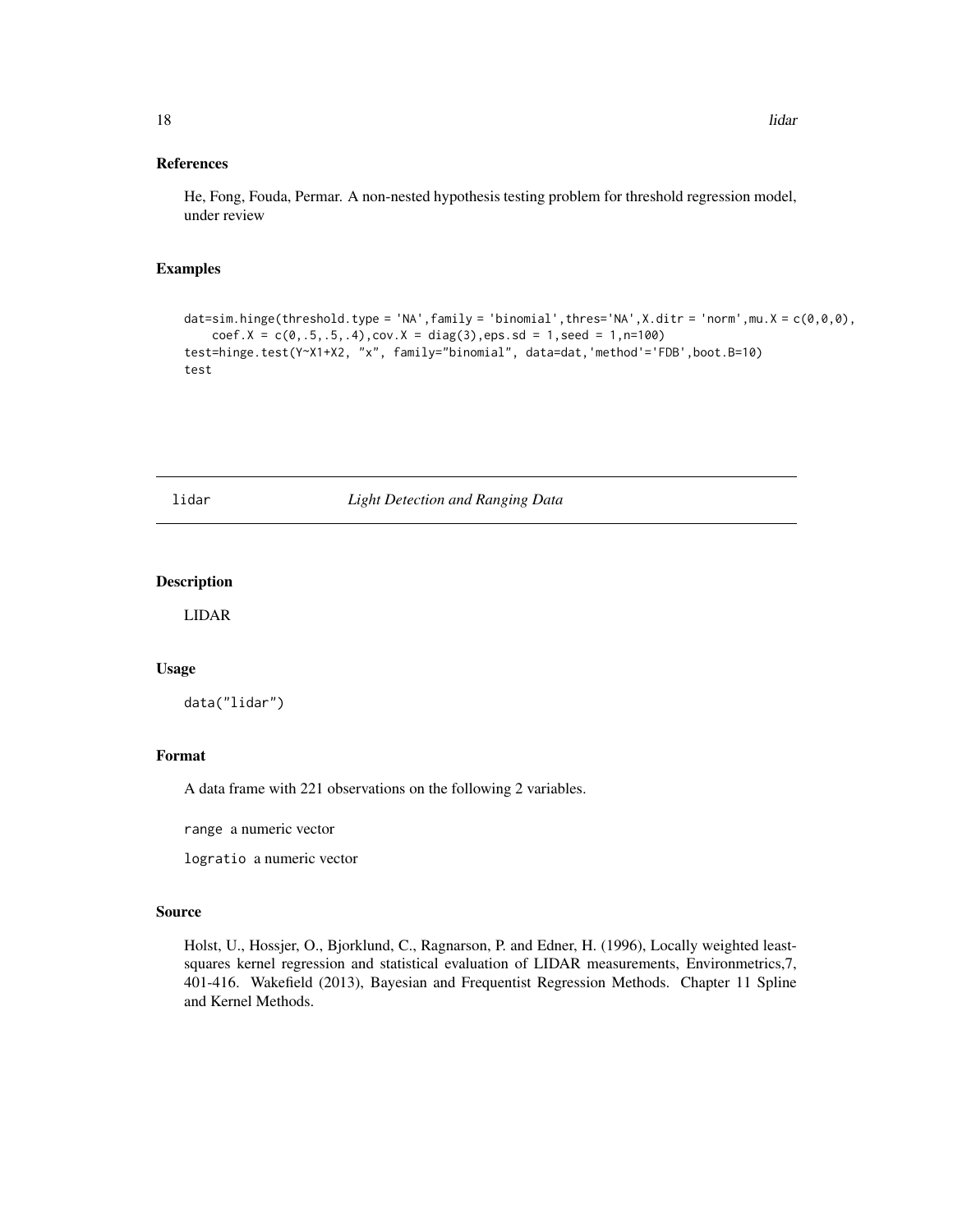<span id="page-18-0"></span>

#### Description

The infant nutrition dataset comprises data collected in a study on the nutrition of infants and preschool children in the north central region of the United States of America.

#### Usage

data("nutrition")

#### Format

A data frame with 72 observations on the following 2 variables.

- woh weight/height ratio
- age a numeric vector

#### Source

Eppright, E. S., Fox, H. M., Fryer, B. A., Lamkin, G. H., Vivian, V. M., Fuller, E. S. (1972). Nutrition of Infants and Preschool Children in the North Central Region of the United States of America. In World Review of Nutrition and Dietetics (Vol. 14, pp. 269-332). Karger Publishers.

performance.unit.test *Perform unit testing for performance evaluation*.

#### Description

This function performs unit testing for performance evaulation.

#### Usage

```
performance.unit.test(formula.1, formula.2, family, data, B, I)
```
#### Arguments

formula.1 formula.2 family data B I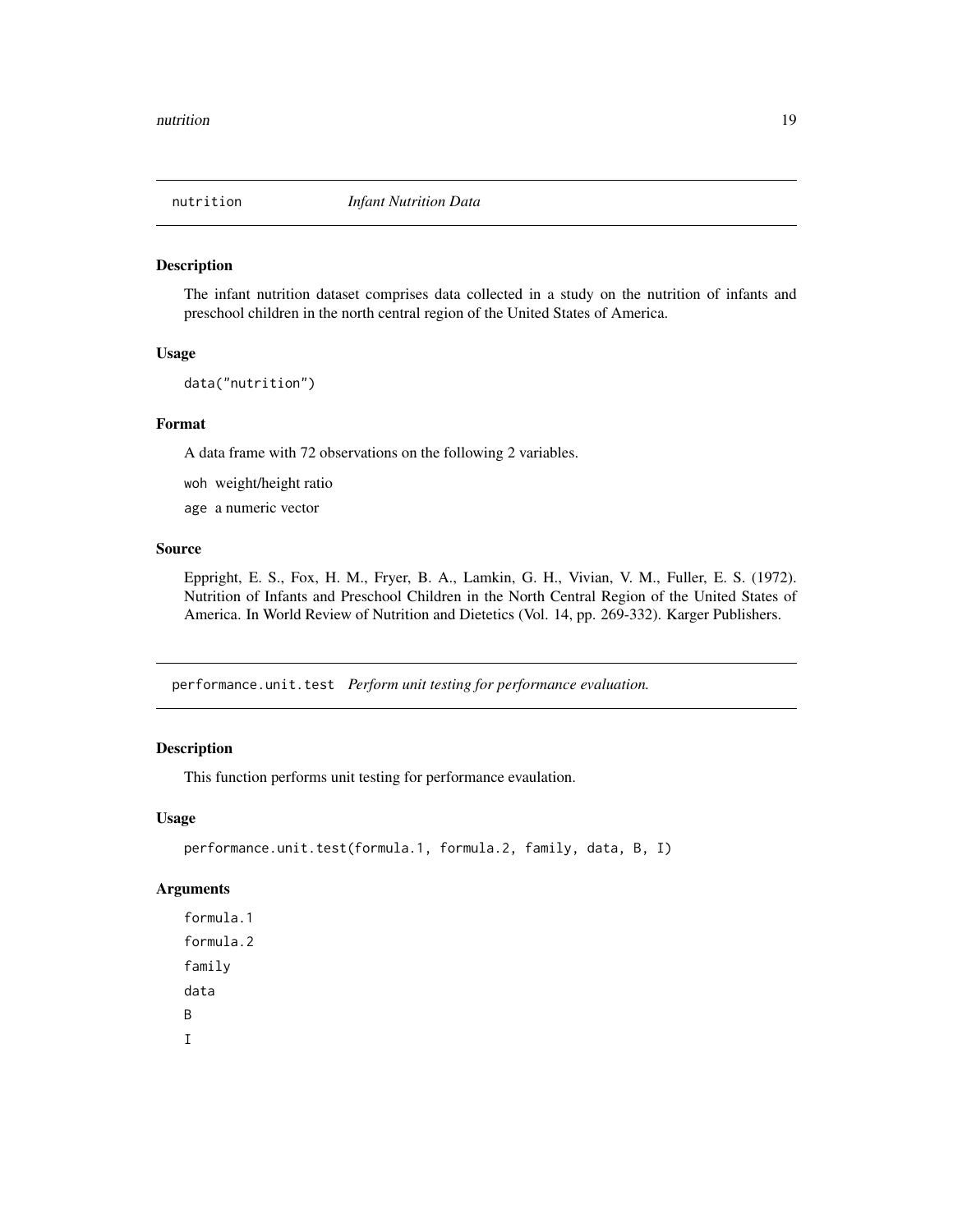<span id="page-19-0"></span>

#### **Description**

Simulation Parameters

#### Usage

data(sim.alphas)

#### Format

List of 6. Names: sigmoid2\_norm, sigmoid2\_norm3, sigmoid3\_norm, sigmoid3\_norm3, sigmoid4\_norm, sigmoid4\_norm3. Each element is a 5x4 matrix

sim.chngpt *Simulation Function*

#### Description

Generate simulation datasets for change point Monte Carlo studies.

#### Usage

```
sim.chngpt (mean.model = c("thresholded", "thresholdedItxn",
 "quadratic", "quadratic2b", "cubic2b", "exp",
"flatHyperbolic", "z2", "z2hinge", "z2segmented",
"z2linear", "logistic"), threshold.type = c("NA",
"M01", "M02", "M03", "M10", "M20", "M30", "M11",
 "M21", "M12", "M22", "M22c", "M31", "M13", "M33c",
 "hinge", "segmented", "upperhinge", "segmented2",
"step", "stegmented"), b.transition = Inf, family =
c("binomial", "gaussian"), x.distr = c("norm",
"norm3", "norm6", "imb", "lin", "mix", "gam",
"zbinary", "gam1", "gam2", "fixnorm", "unif"), e. =
NULL, mu.x = 4.7, sd.x = NULL, sd = 0.3, mu.z = 0,
alpha = NULL, alpha.candidate = NULL, \text{coef}.z =
log(1.4), beta = NULL, beta.itxn = NULL,
logistic.slope = 15, n, seed, weighted = FALSE,
heteroscedastic = FALSE, ar = FALSE, verbose = FALSE)
```
sim.twophase.ran.inte(threshold.type, n, seed)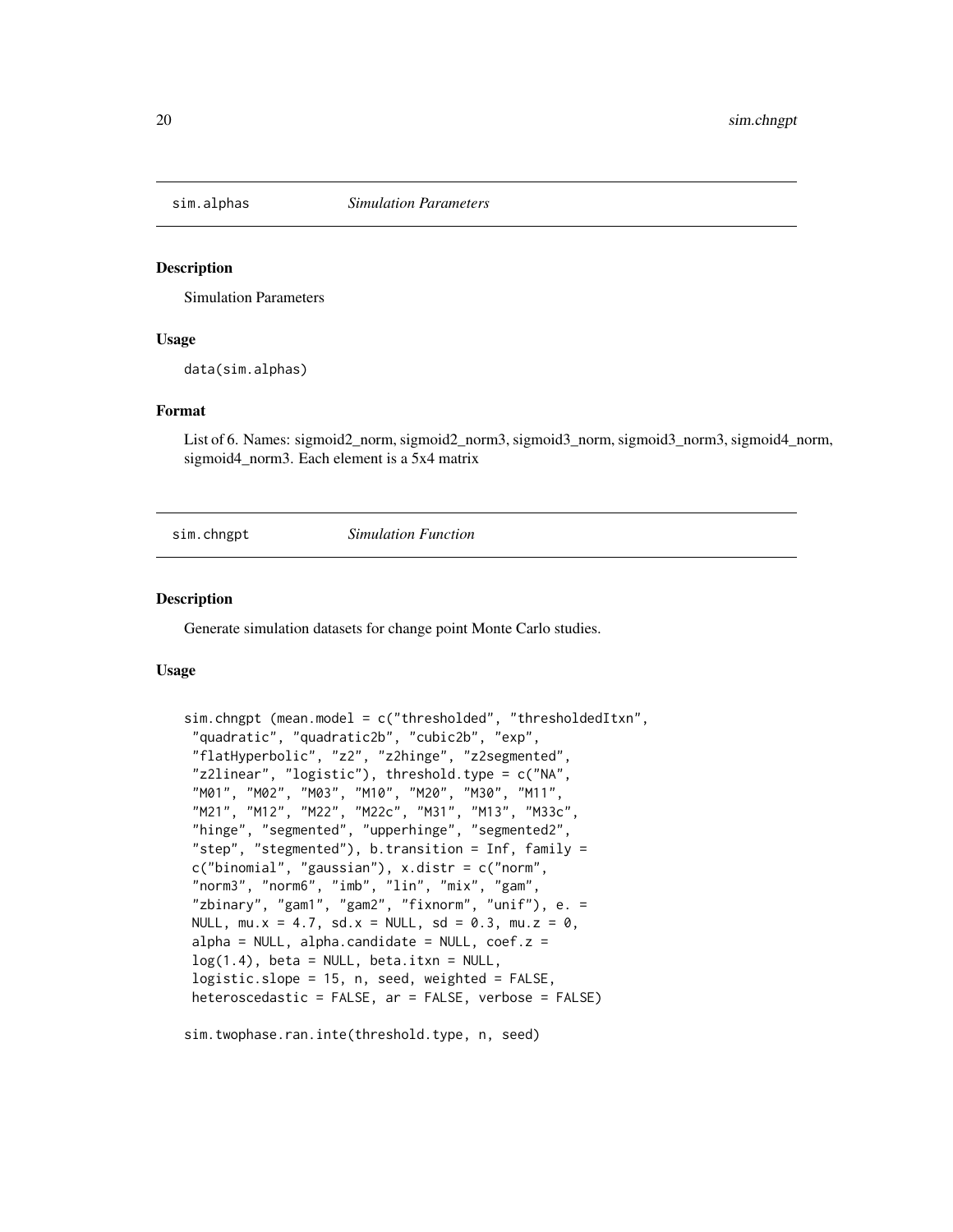## sim.chngpt 21

```
sim.threephase(n, seed, gamma = 1, e = 3, beta_e = 5, f = 7, beta_f = 2, coef.z = 1)
```
## Arguments

|                       | threshold. type string. Types of threshold effect to simulate, only applicable when label does<br>not start with sigmoid. |
|-----------------------|---------------------------------------------------------------------------------------------------------------------------|
| family                | string. Glm family.                                                                                                       |
| n                     |                                                                                                                           |
| mu.z                  |                                                                                                                           |
| seed                  |                                                                                                                           |
| weighted              |                                                                                                                           |
| beta                  |                                                                                                                           |
| coef.z                | numeric. Coefficient for z.                                                                                               |
| beta.itxn             | numeric. Coefficient for z.                                                                                               |
| alpha                 | numeric, intercept.                                                                                                       |
| mu.x                  | numeric                                                                                                                   |
| sd.x                  | numeric                                                                                                                   |
| mean.model            | numeric                                                                                                                   |
| x.distr               | string. Possible values: norm (normal distribution), gam (gamma distribution).<br>gam1 is a hack to allow e. be different |
| е.                    |                                                                                                                           |
| verbose               | Boolean                                                                                                                   |
| b.transition          |                                                                                                                           |
| sd                    |                                                                                                                           |
| ar<br>alpha.candidate | autocorrelation                                                                                                           |
|                       | Candidate values of alpha, used in code to determine alpha values                                                         |
| e                     |                                                                                                                           |
| beta_e                |                                                                                                                           |
| f                     |                                                                                                                           |
| beta_f                |                                                                                                                           |
| logistic.slope        |                                                                                                                           |
| gamma                 |                                                                                                                           |
| heteroscedastic       | Boolean.                                                                                                                  |
|                       |                                                                                                                           |

## Details

mean.model, threshold.type and b.transition all affect mean models.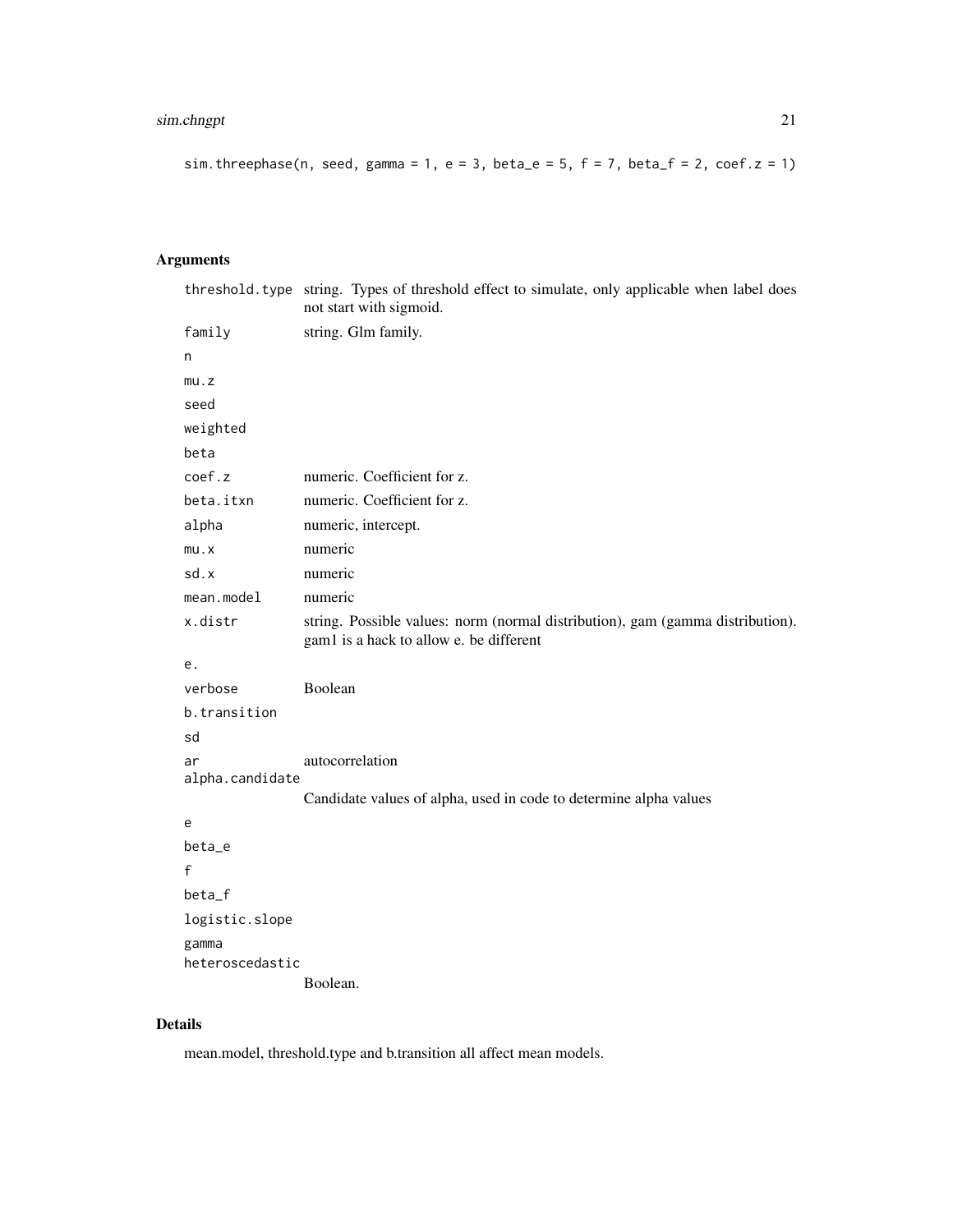<span id="page-21-0"></span>22 sim.hinge

## Value

A data frame with following columns:

| <sub>V</sub> | $0/1$ outcome                                |
|--------------|----------------------------------------------|
| X            | observed covariate that we are interested in |
| x.star       | unobserved covariate that underlies x        |
| 7            | additional covariate                         |

In addition, columns starting with 'w' are covariates that we also adjust in the model; columns starting with 'x' are covariates derived from x.

#### Examples

```
seed=2
par(mfrow=c(2,2))
dat=sim.chngpt(mean.model="thresholded", threshold.type="hinge", family="gaussian", beta=0, n=200,
    seed=seed, alpha=-1, x.distr="norm", e.=4, heteroscedastic=FALSE)
plot(y~z, dat)
dat=sim.chngpt(mean.model="thresholded", threshold.type="hinge", family="gaussian", beta=0, n=200,
    seed=seed, alpha=-1, x.distr="norm", e.=4, heteroscedastic=TRUE)
plot(y~z, dat)
dat=sim.chngpt(mean.model="z2", threshold.type="hinge", family="gaussian", beta=1, n=200,
    seed=seed, alpha=1, x.distr="norm", e.=4, heteroscedastic=FALSE)
plot(y~z, dat)
dat=sim.chngpt(mean.model="z2", threshold.type="hinge", family="gaussian", beta=1, n=200,
    seed=seed, alpha=1, x.distr="norm", e.=4, heteroscedastic=TRUE)
plot(y~z, dat)
```
sim.hinge *Simulation function*

#### Description

Simulate data for Monte Carlo study.

#### Usage

```
sim.hinge(threshold.type = c("NA", "hinge"), family = c("binomial", "gaussian"),
   thres = "NA", X.ditr = "norm", mu.X, coef.X, cov.X, eps.sd, seed, n)
```
#### **Arguments**

threshold.type family thres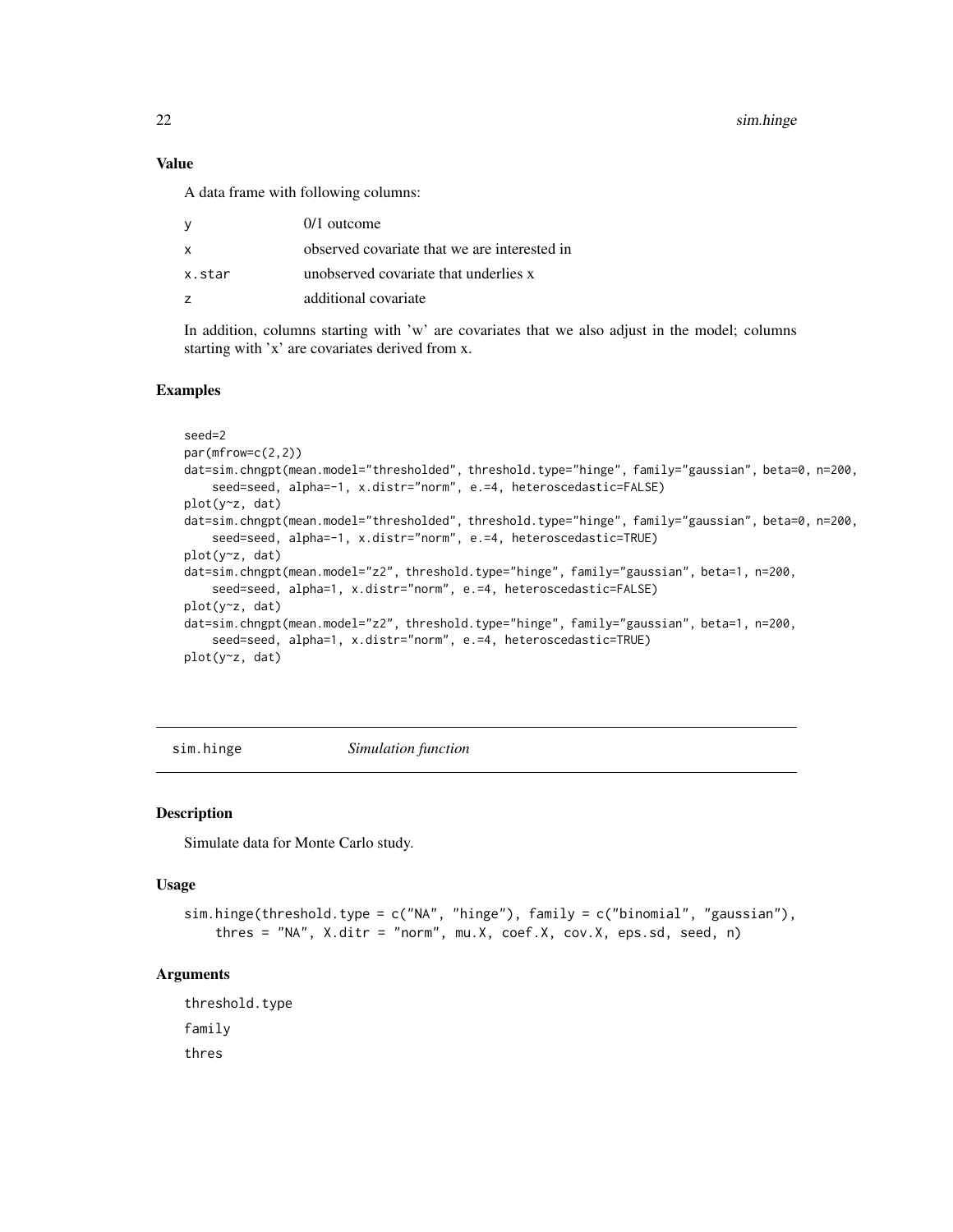#### <span id="page-22-0"></span>sim.my 23

X.ditr mu.X coef.X cov.X eps.sd seed n

## sim.my *Simulate data*

## **Description**

Simulate data

### Usage

sim.my(n, seed, label, alpha, beta, e. = NULL, b. = NULL, tr. = NULL)

## Arguments

| n     | Sample size                                                                                  |
|-------|----------------------------------------------------------------------------------------------|
| seed  | Seed for random number generator                                                             |
| label | A character string which specifies the simulation scenario. sigmoid4, sigmoidgam4,<br>elbow4 |
| alpha | regression parameter                                                                         |
| beta  | regression parameter                                                                         |
| е.    | inflection point for the logistic transformation (the log scale)                             |
| b.    | slope for the logistic transformation                                                        |
| tr.   | threshold point                                                                              |

#### Details

When the label starts with elbow, the transformation on x.star is elbow shaped. When the label starts with sigmoid, the transformation on x.star is sigmoid shaped. Data simulated from  $logit(Pr(Y == 1)) = alpha + beta*(transformed x.start).$ 

## Value

A data frame with columns: y, x.star, x.star.expit (if label starts with sigmoid), x.star.tr (if label starts with elbow), x.bin.med (x.star dichotomized at median), x.tri (x.star trichotomized at tertiles).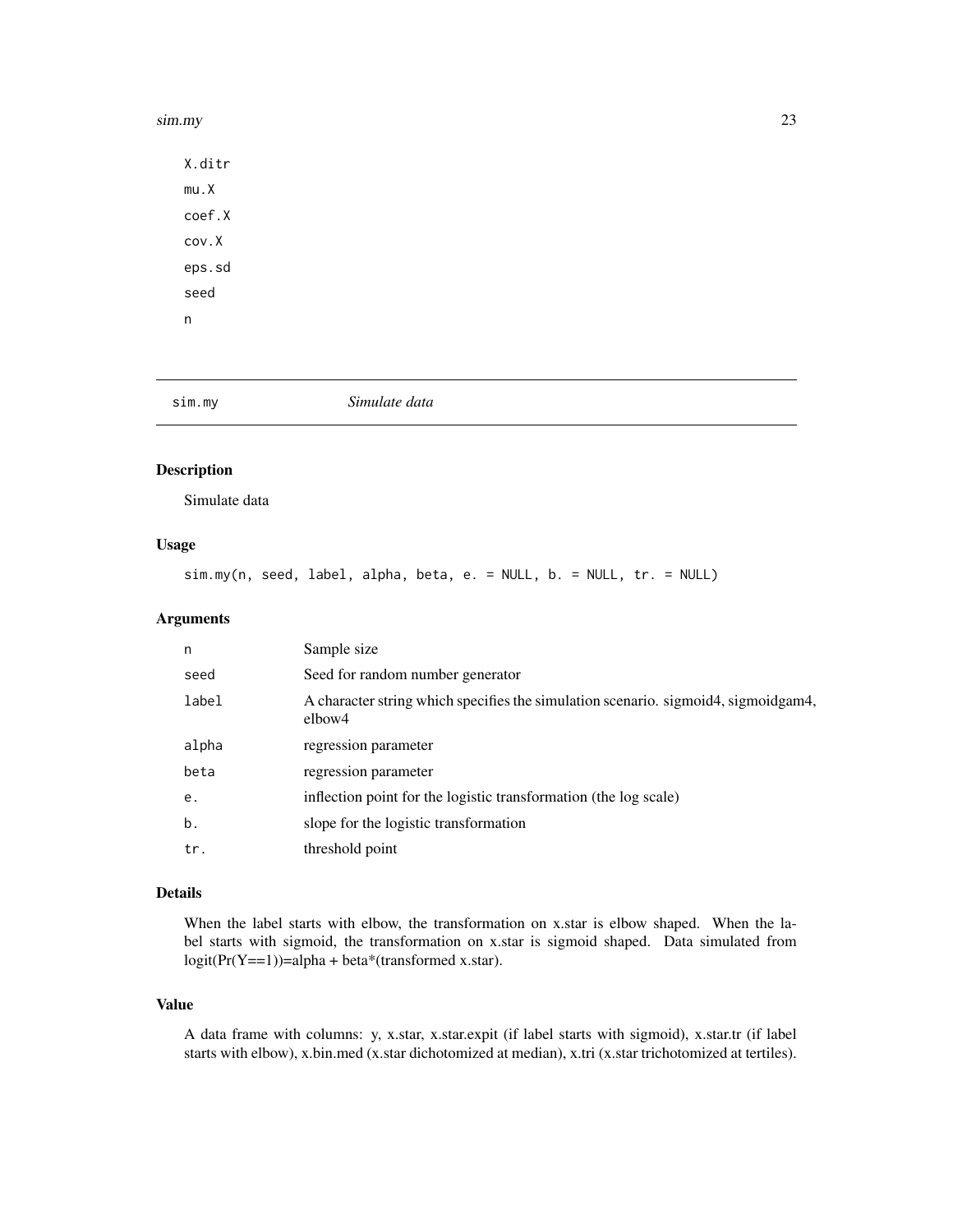## Examples

```
alpha=-1; beta=log(0.2)
e.=5; b.=-30; t.=1
dat=sim.my(n=250, seed=1, label="sigmoid4", alpha, beta, e.=e., b.=b.)
```

| sim.pastor | Simulate data according to one of the scenarios considered in Pastor- |
|------------|-----------------------------------------------------------------------|
|            | Barriuso et al 2003                                                   |

## Description

Simulate data according to one of the scenarios considered in Pastor-Barriuso et al 2003

#### Usage

sim.pastor(seed)

#### Arguments

seed Seed for the random number generator.

#### Value

A data frame with columns: y, x.star, x.star.expit, and x.bin.med (x.star dichotomized at median).

## Examples

dat=sim.pastor(seed=1)

<span id="page-23-0"></span>